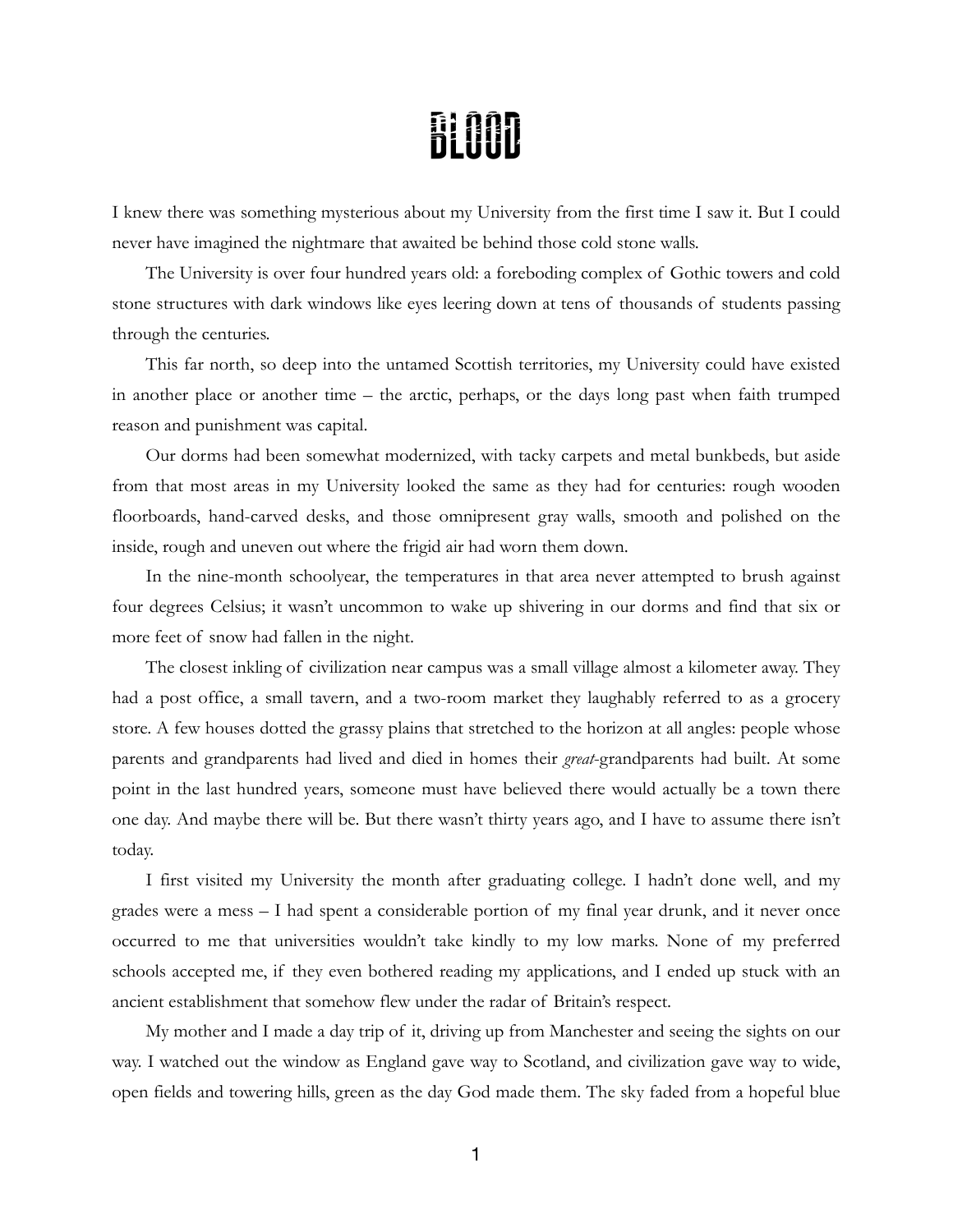to a foreboding white as we drew closer to the edge of the world; in fact, all color seemed to be draining out. The grass went from emerald green to a mossy gray, the distant purple mountains seemed like mere extensions of the oppressive clouds; even the occasional car we passed on the long northern stretch looked like a duller shade of their southern counterparts.

When we reached the University, an uneasy feeling was creeping through my veins. We hadn't seen another car in hours, and the only civilization we had passed was the aforementioned village, so small that no one had ever bothered to name it. When I thought of university, I pictured a metropolitan extravaganza, learning and loving surrounded by an urban jungle and the kind of experiences I would remember for the rest of my life. I imagined making good friends and bad decisions in a place where human beings weren't as scarce as sunny days. But this…well, as we stepped out of the car and I felt the cold stare of black windows in stone towers, I didn't feel excited. I felt uneasy. The world around me was cold, uninviting, everything only a few steps apart from the same shade of gray. The sky, the buildings, the grass: gray, gray, gray.

I made some comment to my mother as we walked to the enrollment office, trying to express my immediately dislike of the place; she dismissed me, of course, and reminded me that if I had done better in college I could have had my pick of universities.

We were shown around campus that day, and my suspicions were confirmed: every inch of the school was as drab as the world outside. I tried to imagine how the dank halls and prisonlike dorms would look filled with students my age, ones who presumably would feel the same as I did. But every time I conjured up an image of teen-agers studying, drinking, bleeding, they were swallowed up by the stone walls and the chill that ran across campus and through the buildings as if they didn't exist.

The president herself showed us around the dorms, talking to me like she was trying to sell a used car. If I decided to enroll, I thought, it would be in spite of the University's overall appearance, not because of it. Our three-man tour was interrupted when an assistant of some kind appeared in the stone corridor, out of breath and anxious-looking. She informed the president that there was someone here to see her – actually, I believe what she said was "A new package is about to arrive." The president thanked her then apologized to us, explaining that she would have to put our tour on hold. She hurried off to attend to her duties, and my mother and I were left to wander the campus alone.

"I don't want to go here," I said as we stepped out of the dorm building. I crossed my arms, hoping to find some warmth in the chilly day.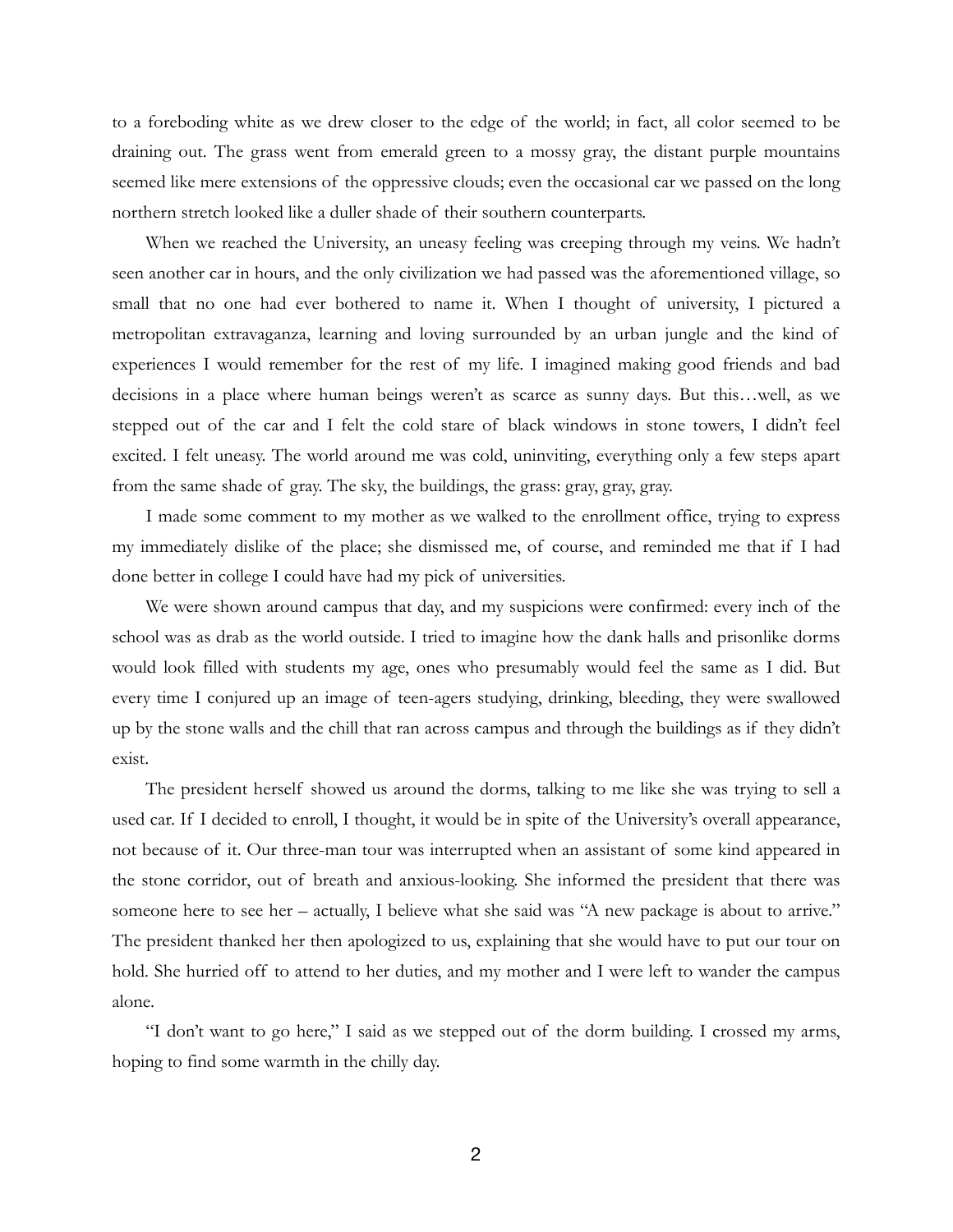"You haven't seen all of it," my mother reminded me. "Let's finish the tour, then we can decide." I knew she wasn't being honest: if by the end of the day I knew I would never want to enroll, she would hit me with the sort of guilt tripping and blackmail that only a mother can conjure up.

We walked around the campus, empty but for a few members of staff hurrying to tie up the last schoolyear and prepare for the next. My fingers were beginning to stiffen in the cold, and a low white fog had descended on the grounds. It was as if an army of spirits had crowded the school to reminisce, to imagine the days when they had breathed and walked the earth as a complete two-part entity. I could almost hear them whisper as we moved through them: a multitude of otherworldly alumni calling to me, some encouraging me to live as they had, others warning me about what was to come.

My mother didn't try to force conversation as we walked, and for that I was grateful. The campus was silent, with no city noise for a hundred miles, not even a tree to creak in the wind. But without speaking, I was forced to acknowledge the uneasy feeling that we weren't alone on the empty quad: the sensation of pulsing lifeforce behind me, of eyes on my back that when I glanced behind could only be explained by the black glass of the tower windows.

Round the corner of one tower, we came unexpectedly to the edge of campus. The prickled grass ended where a small dirt parking lot began, accessible by a driveway that looped around into the main artery of the north-south road. Blocking off this driveway was a vehicle that felt even more anachronistic here than the regular cars: an ugly box-shaped ambulance, the sort they've now done away with and replaced with the sleeker Mercedes.

My mother and I stopped to stare. The ambulance was received by a few people in suits, including the president and her assistant; they stood there looking nervous as a pair of technicians slid the pram out the back of their truck. I suppose a chill would have run down my spine when I saw the body, but I was already chilled to the bone.

We stood twenty feet away, but the president and her people hadn't noticed us yet. I'm sure my mother would have preferred to avert her eyes, but she was too shocked to look away.

The body was male: I could tell because of the thick beard and flat chest under a shirt that had been slit open down the middle. But otherwise there wasn't much to go on as far as personal traits. The man was waterlogged in blood.

I couldn't tell if the man was alive or simply unconscious. His skull was wrapped in bandages, already soaked through with red. The technicians had attempted to stop the bleeding, but his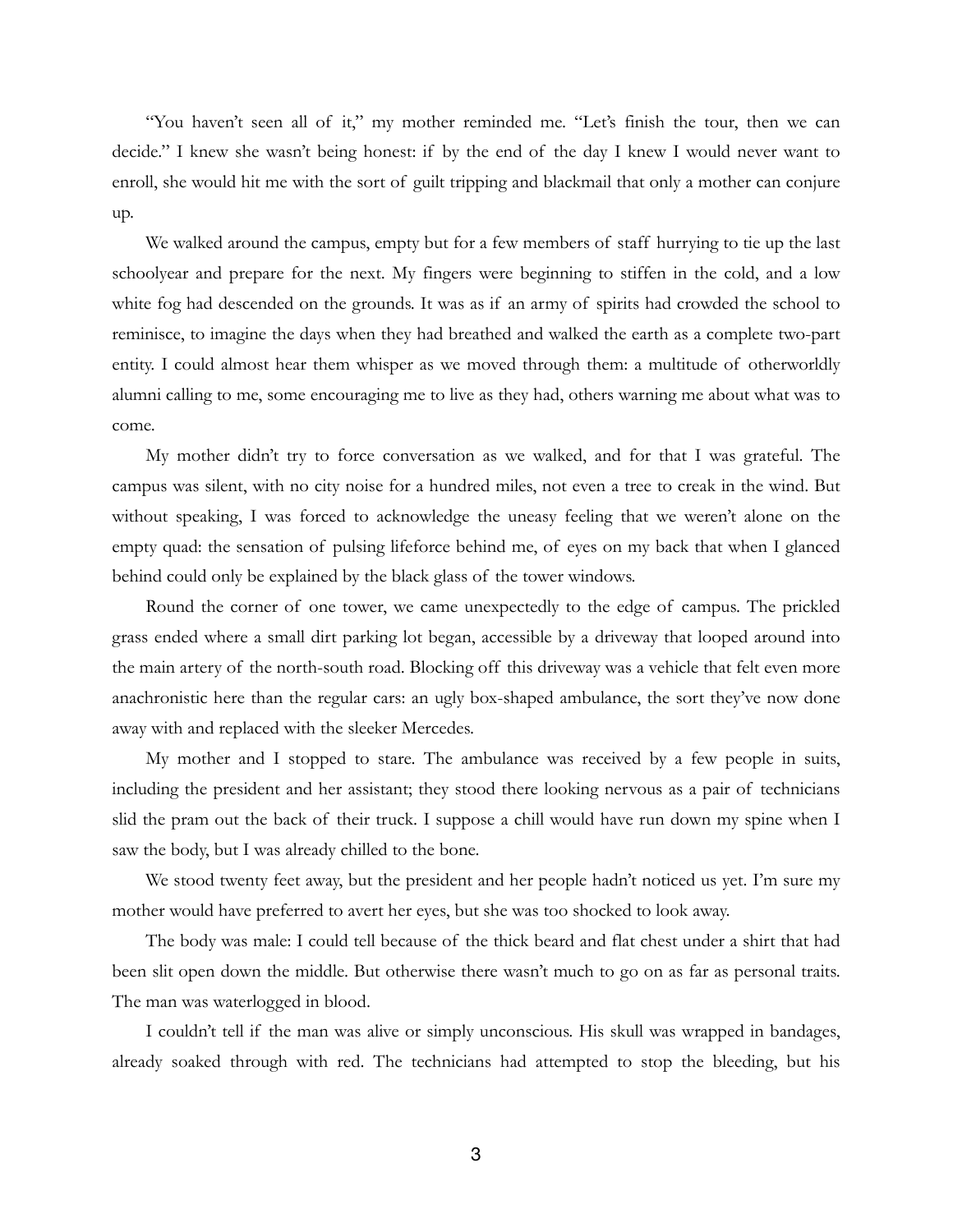lifeforce still trickled down his face, clogging up his beard and running onto his chest. Whatever skin wasn't in its path had already been dyed a crusty copper.

As they set the pram down on its wheels, one of the man's arms slipped off his chest and hung limply over the edge. Whether he was alive or not, he had lost three of his fingers.

The president turned to direct the technicians as they wheeled his pram towards the nearest building. She froze as she caught sight of us; I stared back, unsure what to feel, unsure how to react. Were we seeing something we weren't supposed to? Was this some secret that outsiders weren't meant to know about? Because I hadn't enrolled yet. I had no obligation to this University. I wouldn't in intimidated, if that was what she meant to do.

But the president simply directed her assistants to help the technicians and came over to us, forcing a smile. "I'm sorry you had to see that," she said. "I suppose I should've told you to stay and wait for me."

"What in God's name was that?" my mother breathed, finding her voice at last. "That man – "

"He had a bit of an accident," the president told her. She sounded totally calm, totally in control. "I can imagine how strange this all looks. But I'm sure you noticed it's a long way to the nearest city. We have a full medical facility here, and several trained doctors. For someone in dire need, it's a safer bet to bring them here than drive two hours to a hospital."

My mother and the president went back and forth about this development, and eventually she seemed to accept the given explanation at face value. But her face was still white, her mouth still set in a line as we turned back towards campus to complete our tour.

And that was all. I had no reason to suspect the University of anything suspicious, though I certainly did. I suppose it made sense. Even an ancient stone complex like this would have up-todate medical equipment. And I would rather have my injuries treated immediately at a university than at a hospital a few hours later.

When we left campus, I reminded my mother that I had no interest in attending a centuries-old school that may as well have been built in the arctic circle. But somehow, in the next few weeks, she managed to convince me: they were the only school that had any interest in letting me enroll, and I wouldn't be allowed to stay with her indefinitely.

Come September, my mother and I again made that dreary trek up north, following an all but straight line into oblivion. With a hug and an empty offer to help me carry my bags inside, she drove off and condemned me to nine months at a University hardly different from a prison.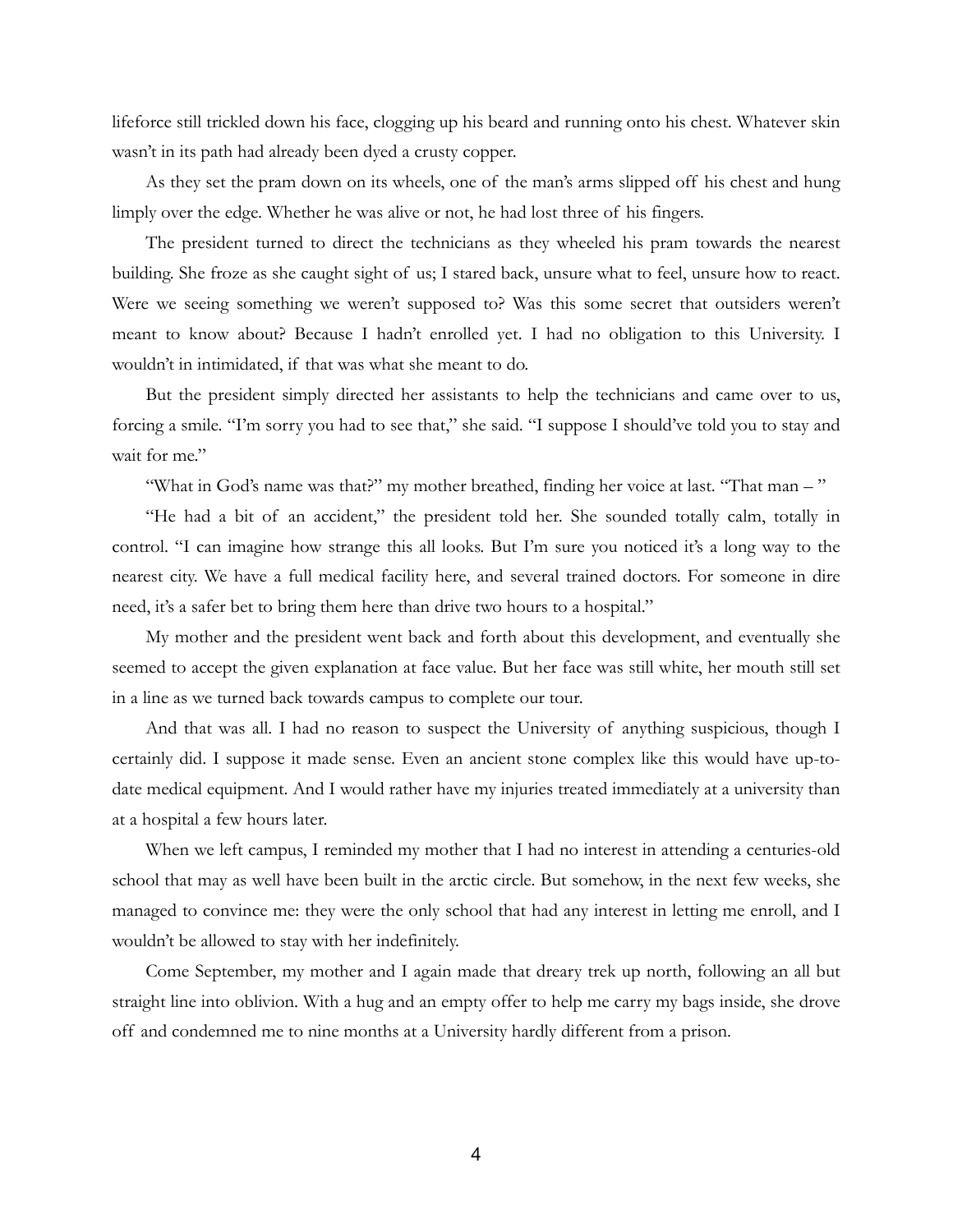Orientation was held in the vast dining hall, which would have served better as some Gothic cathedral. The president addressed us from her podium, welcoming us to our new home. I tried to forget how she looked ushering a half-dead man across campus.

After a speech that felt more threatening than inviting, the president told us when and where we could receive our medical once-over. This came as a surprise to me: I had imagined this would be a task for my personal physician, one the school had forgotten to demand.

I did what was required of me, though I didn't exactly approve. I made my way to the campus medical center, a surprisingly modern facility in what I believed to have once been a library. The nurse on duty gave me a standard examination, checking my pulse, my breathing patterns, my ears nose and throat. When all results turned up satisfactory, the nurse informed me that she had yet to take a sample of my blood. This, too, came as a surprise.

"A blood sample?" I repeated. "Why?"

"We test for various contagious diseases," she explained, her voice not unkind. "It's standard at all universities."

"I thought that information was given you by our home doctors," I said.

"Often, yes," she replied. "But we have a full medical setup here, and we prefer our information to come straight from the source. Do you know your blood type?"

I told her I didn't and she assured me that wouldn't be an issue. She drained my forearm's main artery of the thick blue substance that turned a deep crimson, almost black, as it poured from my body into the airtight cylinder. I told myself not to look, yet I couldn't seem to look away; my own blood reminded me of the man I'd seen months before, the man who had bled so profusely from an unseen wound.

I must have looked faint, because the nurse offered me a glass of water. I refused, wanting to maintain my masculine dignity and thinking to myself that I would prefer a shot of gin.

Never before had I felt ill at the sight of blood, or seen those white spots on the edge of my vision. Even while staring in horror at a man who had so recently lost three of his fingers, the trickle of red from under his bandages had no effect on me. It wasn't the sight of my blood that made me feel this way: more so, it was the idea that this liquid was being drawn from mine own body, that it was once a part of me, but would never be again.

I looked away as the nurse labeled my blood, my eyes instead settling on my reflection in a fulllength mirror that hung nearby. I had seen the mirror when I first came in, but had failed to notice that it hung on a door of some sort. Though the proper size, this door was painted the same color as the surrounding walls, almost allowing it to blend in: and more curious, there did not appear to be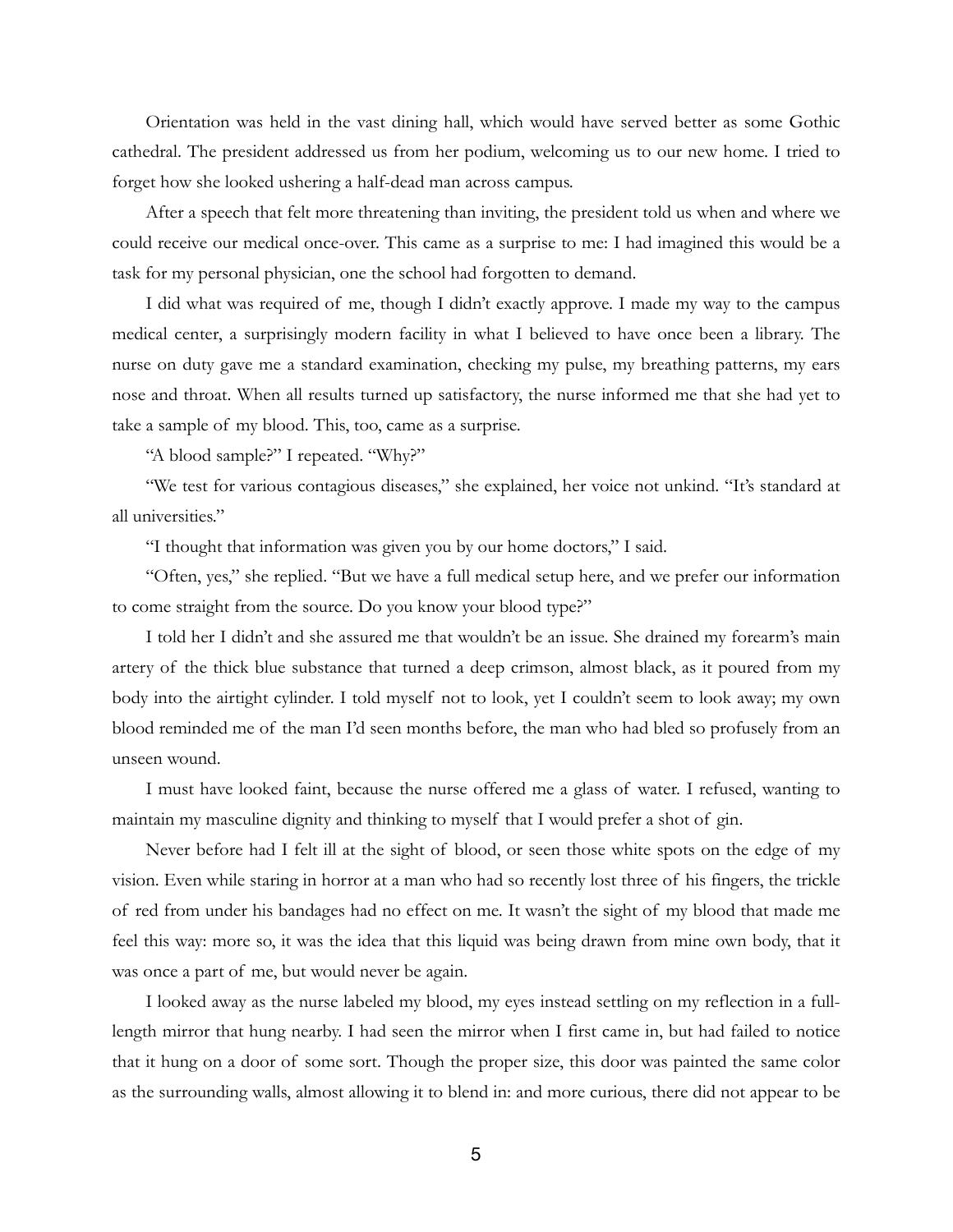any sort of hinges or handle. The only feature marking it as a door, other than its obvious separation from the rest of the wall, was a small keyhole built directly into the wood.

"Where does that door go?" I asked aloud. It was strange, a strange place for a door, and a strange way for that door to be presented. I didn't so much care as I was momentarily curious.

The nurse hardly had to glance over to understand my reference. "That's where we keep all the medicines," she explained. "We must keep an extensive collection when we're set up this far from a medical supplier."

That made perfect sense to me, so I didn't press the issue. Of course they would keep their medicines locked up, but I still wasn't sure why that necessitated the lack of a doorknob. But we finished up with our bloodtaking session and I was free to leave.

As classes began and I was thrust into a world of academic pursuits, I almost managed to forget the horror I had seen mere months ago. Or if I didn't forget, I didn't bother to care: my class gradually learned of the school's function as a makeshift emergency room, and though they accepted this news with vague, shifty-eyed suspicion, no one seemed willing to go the extra distance and actually develop a conspiracy theory.

Occasionally an ambulance would appear, summoning a team of school officials and medical staff – though now, with somewhere in the realm of nine hundred youths crowding the campus, the ambulance technicians elected to drive onto the grass and park just outside the former library, allowing them to shorten the distance they had to transport the bodies, as well as minimize the number of students who could stick their noses where they didn't belong.

Once, deep into the third month of school, my friend Simon managed to catch a glimpse at one of these still-breathing cadavers. He sat down beside me at the long, ancient table that dominated the mess hall, his whole body jittering nervously, a grin of mischief stretching his cheeks taut. "I saw one of them," he said, his voice low and excited, as if we had previously conspired to spy. "One of the people they bring in the ambulances. They pulled up to drop them off and I ran to catch a glimpse."

"And?" I asked. I didn't understand the excitement in his tone, though I was curious to see if all their patients were in as bad a way as the one I had witnessed with my ever-suffering mother.

"It was a woman," Simon replied, as if the complementary sex was as foreign to him as a dragon or an incubus. It may well could have been. His voice remained low, though he had no cause for this: the dining hall was nearly full, and the voices of our fellow students all but drowned out his own.

"What kind of state was she in?" I asked, fully expecting Simon to exaggerate.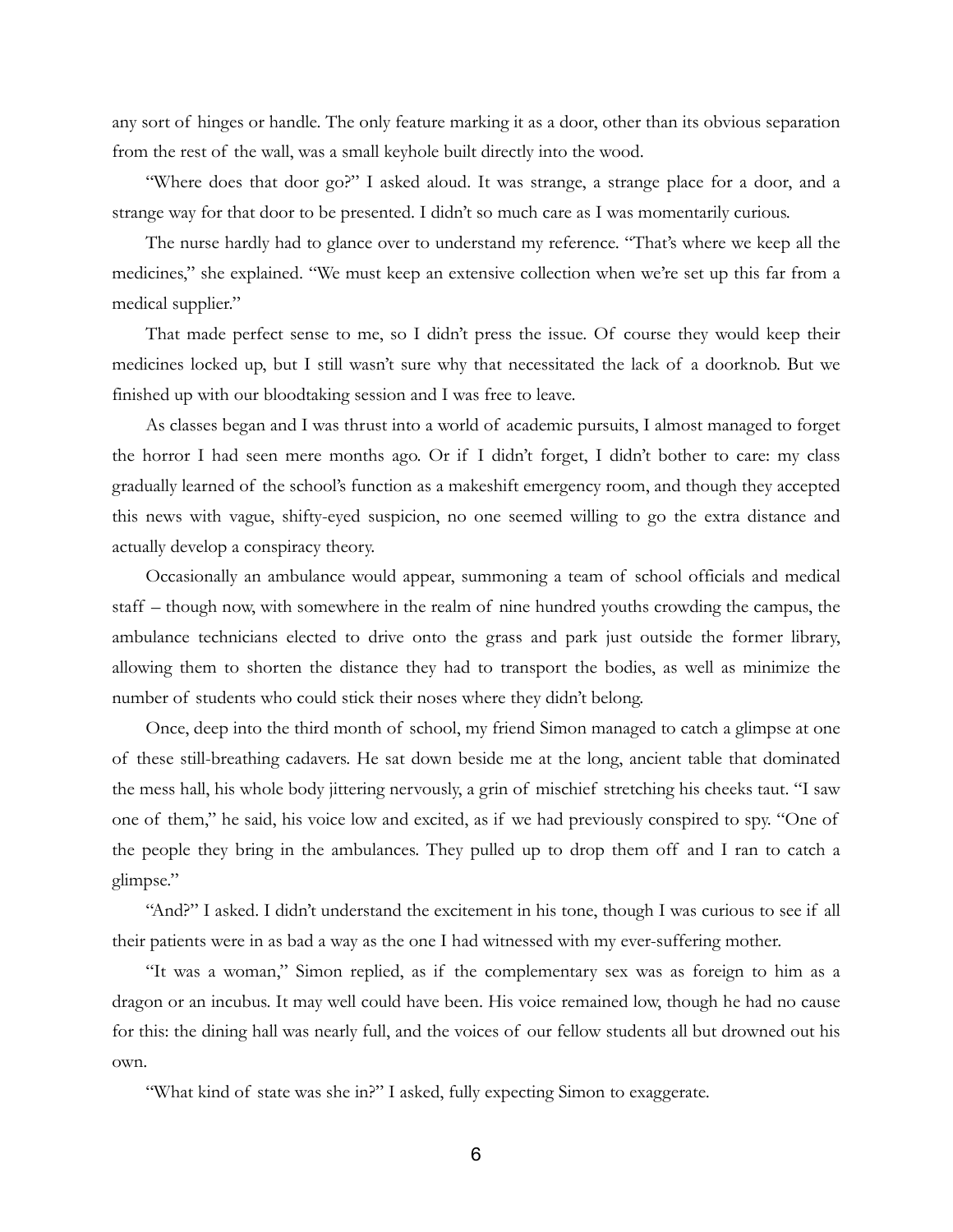"Terrible," he replied. "She had a gash across her face, through her left eye – I could tell because it was bleeding through the bandage."

"But she was still alive?" I prompted.

"She must have been," Simon decided. "Otherwise there wouldn't have been a rush. Plus I don't think they have a morgue here."

A silence fell between us. The thought had never crossed my mind – but now that the concept made itself known to me, I couldn't help but wonder. A University as old as this, in so unforgiving an environment, this far from a legitimate city…there must have been more than a few accidents, no? More than a few deaths? And if not the students, then those poor innocent souls who were carted here in desperate need, to be worked on by a staff of nurses and one doctor, two if they had the foresight to be injured on a day when Doctor Kendrick was sober.

The shadows in the dining hall seemed to grow darker as I considered the possibility of scores dying on these very grounds – and the chance that many of their bodies had rested beneath the old library, cold and still for as long as it took for a representative of civilization to pick them up.

And, of course, there was the other possibility, the one I didn't want to mention aloud for fear of my words lending credence to it: the possibility that, no matter how many laws of God and science implied this could never be true, the dead had remained in soul as well as body, and now flitted between stone walls and empty corridors, no more tangible than the wind itself, observing we who held on to the spark that had long since departed their human forms.

"Do you think there are ghosts here?" Simon asked, any of the prudence I had settled on passing him by.

"No," I replied quickly. "They operate on people from the village when they're in desperate need. If the people die, I'm sure they call someone to pick them up immediately."

From then on, there was no talk of ghosts or morgues or blood. Simon seemed to lose interest in the ambulances – or else he had grown more afraid. I wouldn't have classified myself as afraid, being as I was primarily focused on academic and social pursuits, but every so often I would again feel that tugging deep in my gut, that otherworldly pull of the unknown forces that silently dominate not only our world, but all the worlds that came before and all those that will come after.

Only recently have I considered what may have really been driving me during this period, focusing my thoughts like an arrow towards the studious functions I had ignored in secondary school. I never recognized my fear of the supernatural, nor did I allow myself to acknowledge how the memory of that injured man, and the image of his one-eyed female counterpart drummed up by my imagination, affected my psyche on a daily basis. But on a subconscious level, deep below the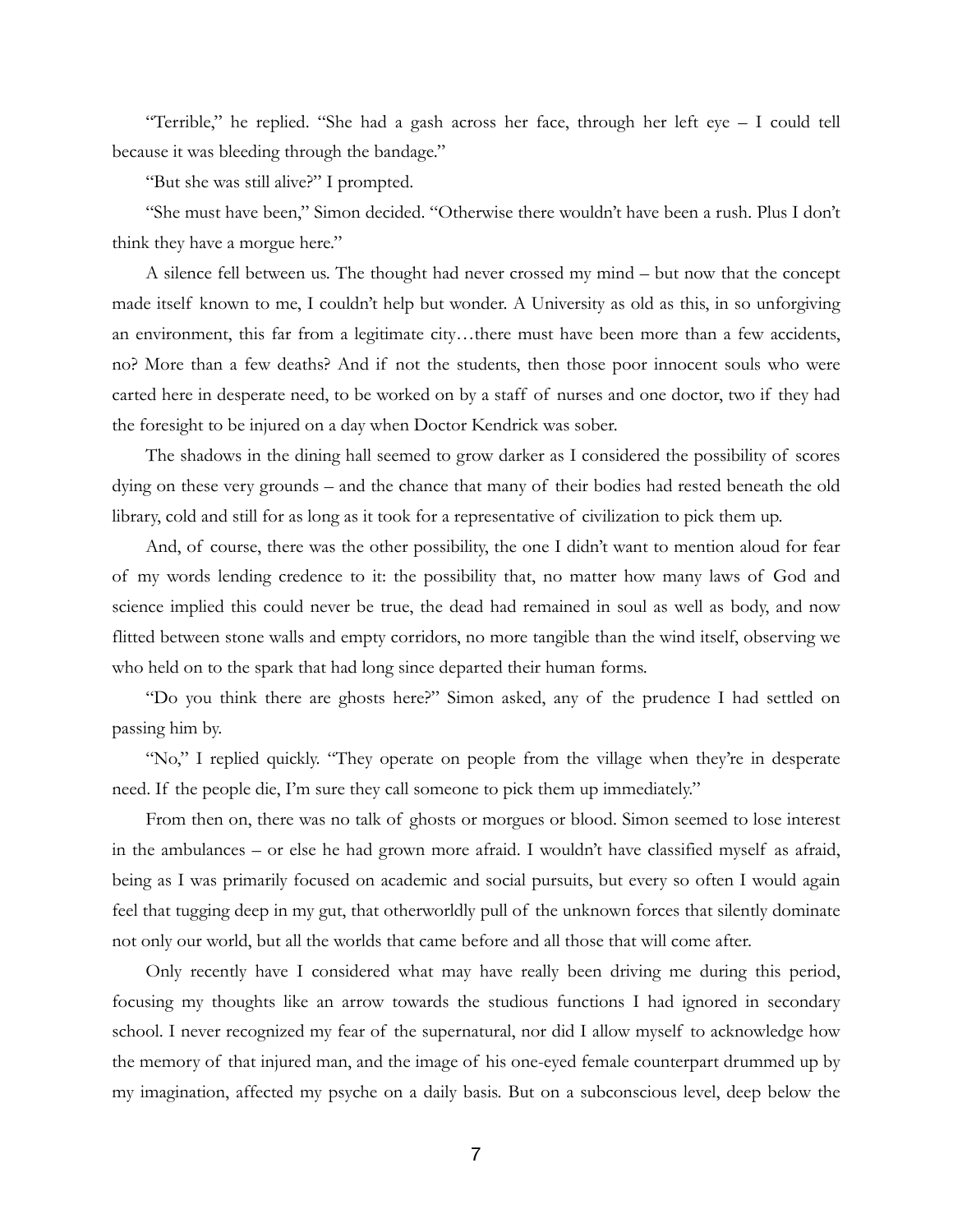planes of human thought, I was consistently aware of my own fear of the unknown, my own paranoia that something exceedingly dark was occurring behind the stone walls of this establishment.

Perhaps it was this inner, unreachable knowledge of myself that prompted me to seek companionship, outside the circle of middle-grade intellectuals I had come to know as my friends. I was in need of comfort: healing comfort of the soul that my sex has always proven exceedingly useless at providing.

I first met Angie early in the academic year, at a dance held out on the grounds. The night was cold, as we had come to expect, but close to the highest possible temperature in that area. We firstyears tried to enjoy ourselves, in that uncomfortable way that plagues the unestablished. Angie and I were introduced through a mutual friend – that "friend" being the inability to start and maintain a conversation.

Angie and I remained casual friends throughout the opening months of our tenure, though around the turn of the year we progressed to a more romantic subset of relationship. She was the first of my classmates to whom I explicated what I had seen during my visit the summer before: though she admitted the concept of strangers dying mere yards away unsettled her, she seemed to forget what I had told her by our next meeting.

The last time I laid eyes on my University, the campus was hidden beneath a foot and a half of snow, icy and slick and a far cry from the sort of precipitation that children enjoy briefly before growing bored and going back inside. Strings of colored lights hung from the monolithic stone structures, almost allowing the tiny, insignificant humans who walked beneath to believe there was any warmth to be found in this dark, unforgiving landscape.

Snow was promised on the last day of classes before the holiday: several feet, according to the experts. There was a chance this inclement weather could prove an obstruction to students returning home, and any medium of water falling from the sky would no doubt put an end to even the indoor festivities. And so it was decided that the University's usual holiday party would be held on the penultimate day of classes. This decision was met with annoyance by those who would now have to choose between abstaining and attending their final class with the illness and brain fatigue that accompanies such late-night debauchery.

I planned to attend the party and accompanying dance with Angie, as we had by then agreed to classify each other as our romantic partners. I had recently taken a very long and very cold walk down to the village with my friends, where we managed to find some secondhand formal attire; this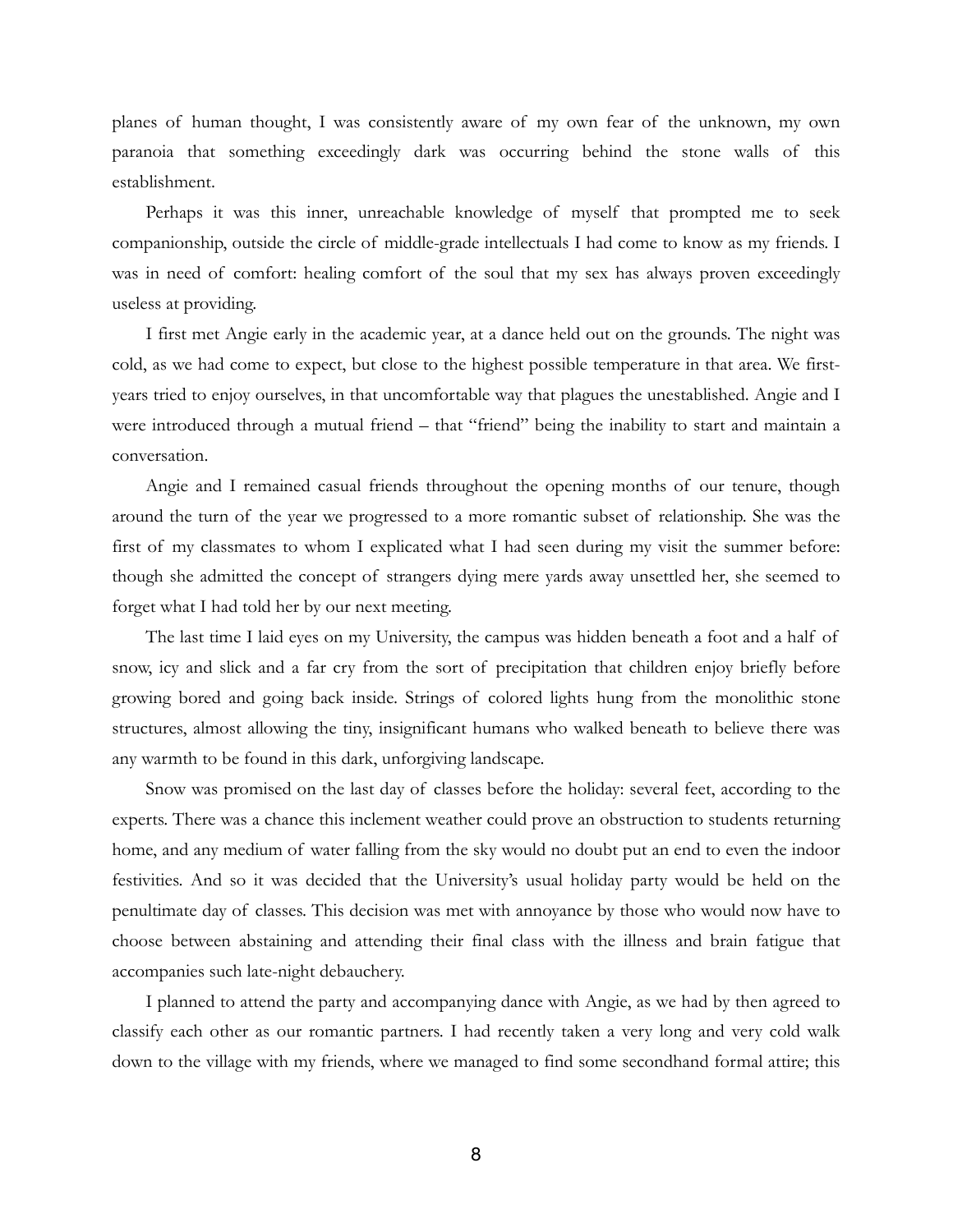was in stark contrast to Angie, who had sewn a new dress specifically for the occasion, using materials and tools she had brought from home.

Students had begun trickling into the great hall from every dorm, young women in dresses of bright colors that contrasted with the dreary environment, clutching the arms of young men in suits as dark and uniform as the walls of the school.

I watched my classmates disappearing into the great hall from afar, waiting as I was outside the building which housed the women's dorms.

Angie had promised to meet me here, allowing us to enter the dance together, arm in arm like all the other young lovers. But I had been waiting for some time, and Angie had not shown. My fingers were growing stiff in the cold, and any desire to be fashionably late had fallen by the wayside.

I met Angie's roommate in the corridor of their building, and she assured me that Angie was merely taking an unprecedented amount of time to fine-tune her makeup.

Hearing my voice through the lavatory door, Angie called to me, inviting me inside. After being assured there were no other young women around to be scandalized by my presence, I stepped through the door to find Angie applying her makeup in the stained and foggy mirror. She wore a dress of deep crimson, stitched together so finely that I could hardly tell she had sewn it herself.

"You look beautiful," I told her. She thanked me, but didn't turn away from the mirror. I complimented her dress as well, and she launched a barrage of anecdotes concerning the process of creating such an elegant project. I listened dutifully, walking about behind her and poking around the forbidden chamber. To my disappointment, the women's lavatory looked almost identical to the men's, with its uncomfortably small showers and toilets that had been installed far too long ago for them to retain any sort of functionality. The only difference was a small tin box mounted on the wall, similar to a first aid repository but colored a military sort of olive green, bearing a symbol I did not recognize.

"I wouldn't," Angie said, interrupting her own story. She had noticed in her peripherals my attempt to reach for the olive-green box. Coming this close to the receptacle, I now detected the hint of a vinegar smell.

"What is it?" I asked, drawing back my hand.

"It's nothing," she replied, still not looking away from her admittedly captivating reflection.

"Tell me," I pressed. I was curious – if for no other reason then to maintain the conversation. She didn't want to explain, I could tell: blood had rushed to her cheeks in a flush of discomfort.

Despite what appeared to be embarrassment, Angie apparently failed to see the value in argument. "It's for…disposal," she said. "Of certain…feminine health products."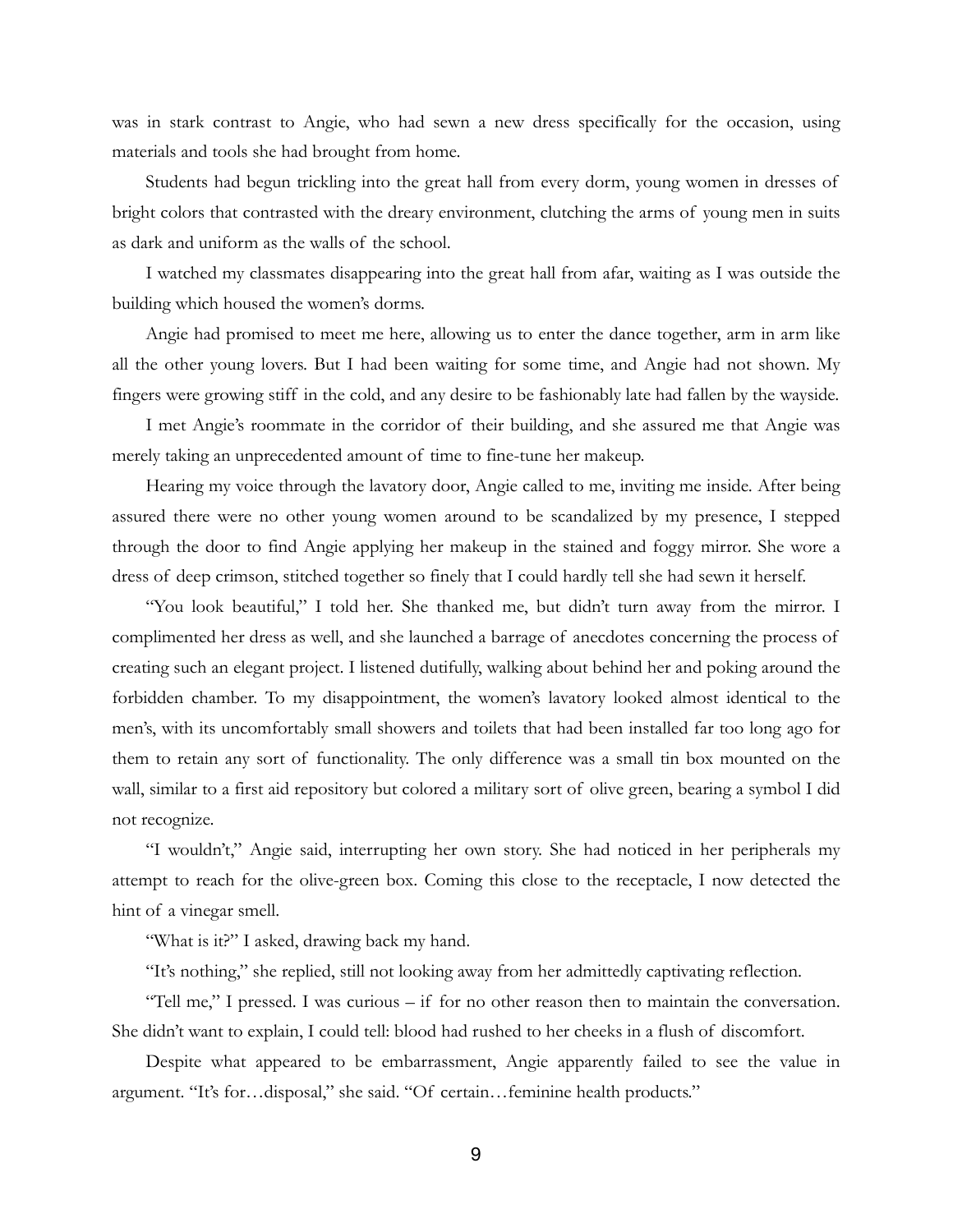"Oh," I replied, taking an instinctive step back. "I thought you were meant to flush those down the toilet."

"You're not," Angie informed me. "You're meant to throw them away. But here, they say it can be a hazard to the trash collector's health. I suppose they don't use strong enough rubbish bags."

I gave the tin box an uneasy glance. The edges of a translucent green bag were peeking out from under its lid, waiting to be unlocked and disposed of by (I could only assume) one of the school nurses. I wanted to ask Angie about the vinegar smell, but refrained out of fear that this was some basic element of the menstrual process that I had failed to learn.

When Angie had decided her makeup was finally suitable (despite looking, to my eyes, identical to its appearance when I first entered the lavatory) we strolled across the grounds and into the great hall, where most of our friends and classmates were already well into their drinking, dancing, and as much lascivious activity as was allowed at a school function.

I put aside the notion that my girlfriend had spent all that time dolling herself up for my benefit as Angie disappeared to chat with her friends. I went to get a drink then found my own group huddled against the back wall, having all been abandoned by their dates.

"I will admit this isn't exactly how I pictured this day turning out," one of my friends said.

"No it isn't," I agreed. "But after tomorrow, we won't have to worry about academia for the next three weeks."

"Except for the work they gave us to finish over the break," someone else pointed out.

We stood there for a while, watching the couples whose skills of communication surpassed our own, dancing and kissing in the center of the great hall. At one point our companions began dancing with each other, still talking and laughing and excluding us, which seemed vaguely unfair to the males but we didn't press the issue. Personally I felt a little uncomfortable at the idea of telling women what to do: that moment in the lavatory with Angie, when she explained the unconventional way our University dealt with women's issues, had made me wonder if there wasn't much of the fairer sex that I had yet to learn.

The music was loud, a number of traditional and modernist holiday carols playing from unseen speakers, but the familiar melodies we enjoy once a year and abhor the other ten months were not able to cover the sound of the front door screeching open, or the cold winds that had picked up during the dance.

Nearly everyone in the great hall turned to see as a figure staggered in through the massive front entrance, snowflakes swirling around his body. They had all entered through the smaller side doors: indeed the front door was hardly ever used, not during classes and not during festivities. We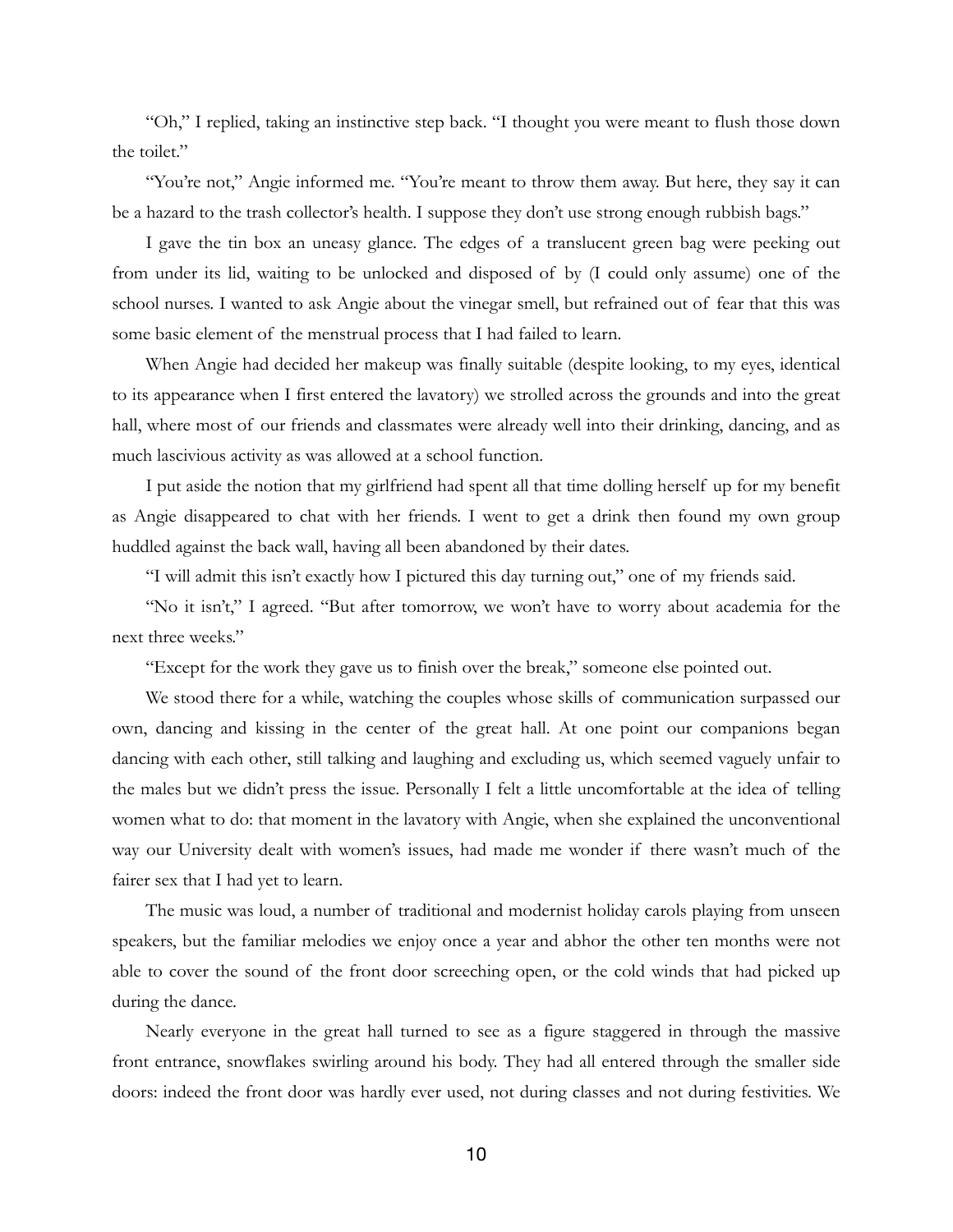all looked in surprise, our dancing and drinking forgotten, as a man stumbled inside, swaying as if drunk, a thick coat pulled tight around his body and the fur lining of a hood concealing his face.

The crowd of students parted almost on instinct as the figure swayed across the dance floor, hardly keeping himself upright, heading in a roundabout way towards the back wall. A few professors had stayed to preside over the dance and act as figures of authority in the case of too much rowdiness; but they were as startled as we, deep frowns spreading across their faces as the man staggered through the hall, coming straight for – *me*.

I held my breath as the man approached, moving as quickly as he could in whatever state had taken a toll on his physical capacities. It was only when the man came within three yards of me that I recognized his face beneath the hood: it was Simon. I meant to call out to him, but the words caught in my throat: the face of my friend was gaunt, pale, his eyes sunken and bloodshot. It was the face of a sick man, a man on the threshold of Hades – not the face of a good friend whom I had seen well and happy the day before.

With the eyes of near my entire grade upon us, Simon tripped and began to fall. Not thinking, I stepped forward and reached for him, taking his bulk into my arms. In the back of my mind, I found myself marveling at how light he was.

"Simon," I hissed. I could feel half a hundred pairs of eyes on us, but I ignored them. My other friends were gathered behind us, not knowing what to do.

"Take," Simon murmured. I could see cords standing out in his neck as he struggled to whisper my name. His hand crept into mine, and I felt something hard and frigid between my warm skin and his cold. His hand fell away and I took the object, unknown and unseen, and put it in my pocket.

As my friend's eyelids began to fall, the crowd was again stirred by new arrivals: two persons in medical garb, one a nurse and the other Doctor Kendrick. They moved swiftly across the dance floor, Doctor Kendrick's precise footsteps telling me he had refrained from the bottle tonight. I realized the music had stopped at some point in the moments leading up to their arrival: whoever was in charge of maintaining the holiday carols had noticed the commotion in the middle of the hall.

Doctor Kendrick and the nurse approached us. "Help me with him," he demanded.

"What happened?" I asked, allowing the doctor to assume half of Simon's weight. Simon appeared to be unconscious, though his eyes were still half-open.

"This young man is drunk," Doctor Kendrick informed me, his words reaching every ear in the silent hall. "We found him wandering across campus, nearly frozen. We took him back to the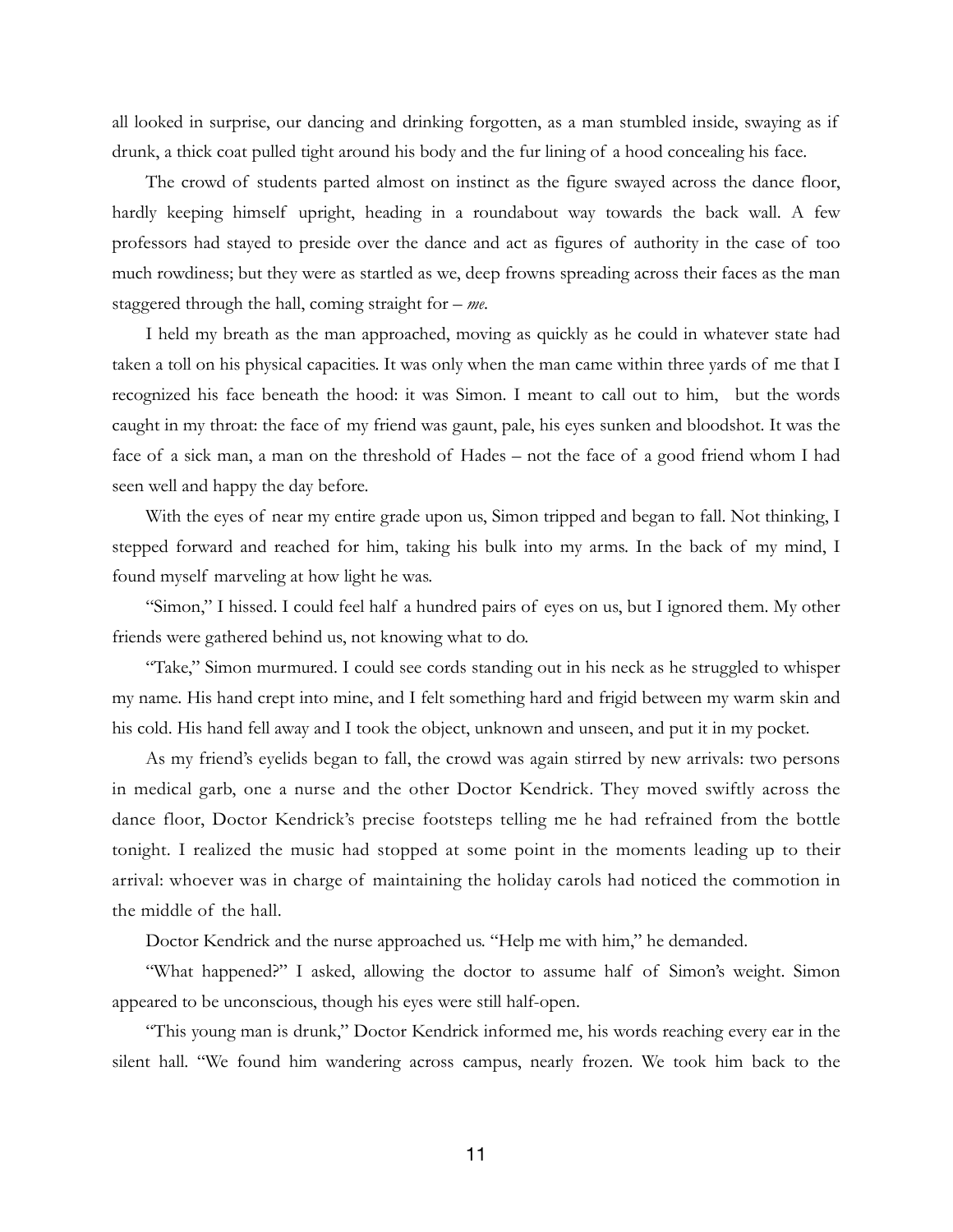medical center to give him a saltwater drip, but he escaped when our backs were turned. What he needs now is rest and the needle."

I held on to Simon for a moment longer, working through this story in my head. It was not unlike my friend to begin drinking early in the day, nor was it unlike him to wander into the elements unprotected, relying on his supposed masculinity and strength of character to keep him safe; but running away from the medical center? As well as trying to escape the trained staff who were helping him through his mistakes?

All eyes were on myself, Simon, and Doctor Kendrick, so I pushed aside my suspicions and allowed the medical staff to carry my friend away from the dance, Simon's arms thrown over their shoulders as they stumbled out of the great hall.

The tension that ran throughout the students slowly melted into uneasy chatter as they attempted to resume any sort of a festive mood. After what felt like a very long time, the music resumed and my classmates tried to get back into the swing of things. Angie stepped away from her friends and came over to me, a worried look on her face. "Is he okay?" she asked. She knew the drunk man was Simon: the crowd must have glanced his face as the medical staff led him away.

"He'll be fine," I told her. "He's just drunk. He must have not paced himself very well, or else he forgot to eat before drinking."

Angie asked if I wanted to dance, to distract myself from that disturbing display. I said no, preferring to take a minute to myself. She gave me a sympathetic look and walked away, leaving me to my thoughts and my male friends, who also left at my prompting.

Turning my back on the crowd, I faced the ancient wall at the rear of the building. I could feel the hard, cold object in my pocket, and after a moment of searching with my fingers, I realized what it was. And this moment, or one shortly after, was when my suspicions were peaked: not in the same horrified way as when I had seen that man in the ambulance, nor in the paranoid way I had experienced when the idea of a campus morgue was first breached. This time, I knew – I knew something more was occurring at this University, something none of us quite understood.

Without meeting the eyes of Angie or my friends, I strode across the dance floor and out of the great hall. The wind had picked up, and a few bits of snow were drifting from a pitch-black sky. I pulled my suit jacket tighter around my body as I turned my steps towards the former library.

The woman who sat at the foyer desk attempted to stop me going into the emergency room. I didn't argue or insist; I simply went in.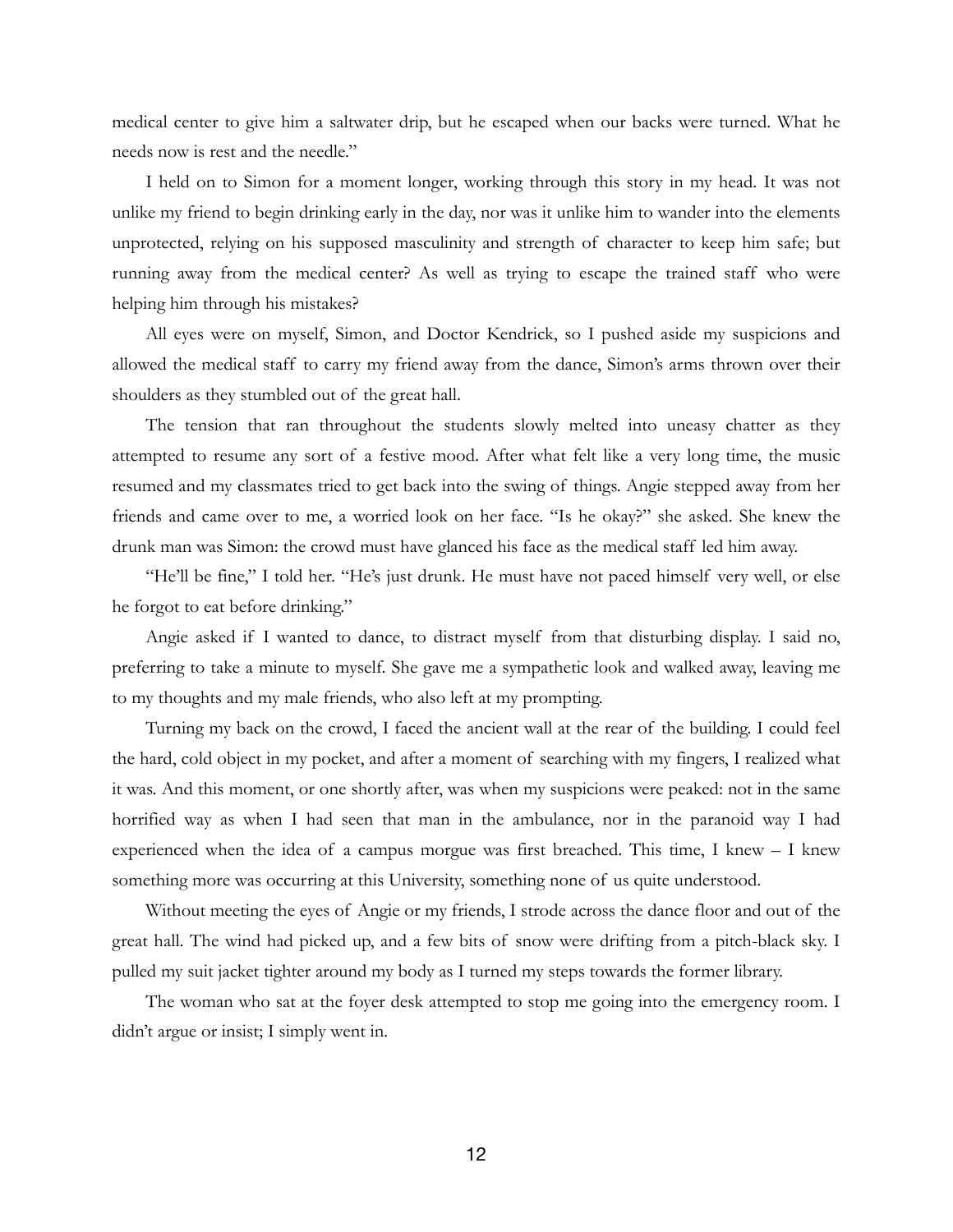I found Simon laying on the doctor's table, stripped down to his undergarments, an IV drip taped to his forearm. Doctor Kendrick stood nearby, fiddling with the plastic bag that fed into my friend. I had never imagined that a saltwater solution would appear so…*red*.

"What are you doing in here?" Doctor Kendrick snapped. The receptionist appeared behind me and apologized profusely.

"I want to see my friend," I told him. "I want to know what you're doing to him."

"I already told you," the doctor replied. "We're feeding him a saltwater drip to help expel the alcohol from his system. We hoped he was merely drunk, but it appears your friend has a mild case of alcohol poisoning."

"Why is it red," I asked.

"What?" Doctor Kendrick looked up at me.

"Why is it red," I said again, gesturing towards the plastic bag whose contents were running down a tube into Simon's arm.

The doctor gave me a look of irritation. Perhaps I was being unreasonable, demanding to understand his work, but this all seemed very suspicious to me. Particularly because I had developed a bit of an aversion to red liquid over the past few months. I could hardly ever drink wine anymore.

"The alcoholic blood is taken from his body," Doctor Kendrick explained, "And mixed with the solution to be put back into his veins. The saltwater cleanses the alcohol from the blood."

That, I knew could not be true. I had no medical background, and had hardly ever stepped foot in a hospital, but I knew taking blood and returning it later was not a process often used by doctors, especially for so trifling a matter as alcohol poisoning.

"May I just speak to him?" I asked. "Alone. It won't take a minute."

"I'm afraid not," Doctor Kendrick told me. "Your friend is unconscious, and has been since we found him in the great hall."

"Still," I pressed. "I would like a moment alone with him."

The doctor shook his head. "No," he replied. "Impossible. I must be here to monitor his condition at all times."

"Well," I said, an idea forming in my head, "May I at least sit here with you? I would like to keep him company, and be here when he wakes up."

Doctor Kendrick glanced at the receptionist, who looked totally lost. He let out a great sigh of annoyance, and gestured towards one of the chairs nearby. I sat down and assumed a still silence, watching the doctor watching my friend.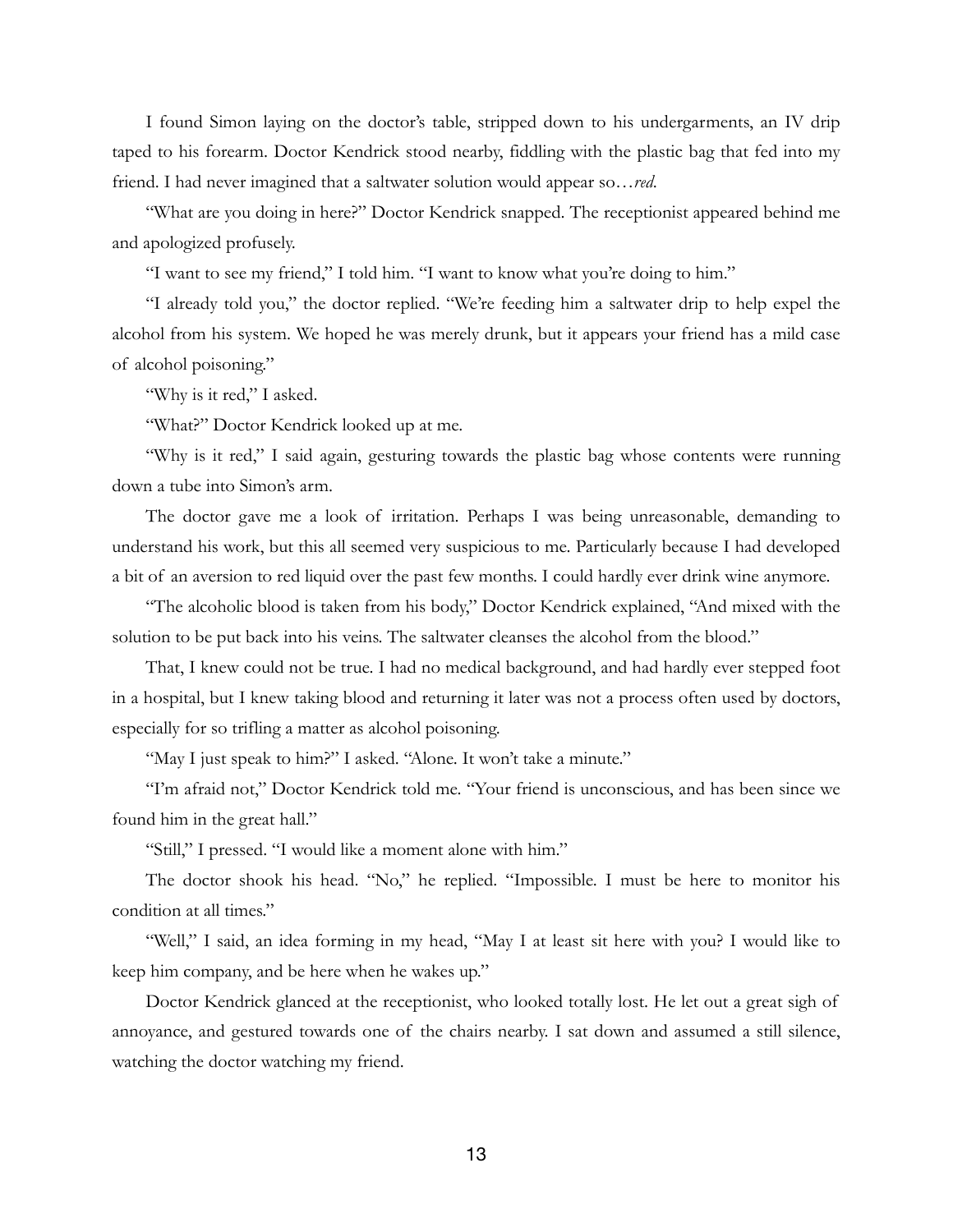I now believe Doctor Kendrick had completely forgotten about the evidence of guilt on display in that medical room, otherwise he would not have allowed me to stay. But sitting there, quiet and inobtrusive, my eyes flicked from Simon, to the IV drip in his arm, to the tube filled with his blood, to the plastic bag hanging on its pole, to another tube, one that ran from the bag up to the ceiling, where it was taped up and across the room, eventually reaching the corner where it bent downwards again, running down the wall and through a hole in the floor. My stomach began to churn as my eyes moved across this tube and realized that Simon's blood was either coming or going from a different room, a room in the basement, a room I could not see nor even imagine. On instinct, I almost asked Doctor Kendrick about the purpose of this tube, but then clamped my mouth shut so tight I could feel my skull vibrate. I could not ask him, because he would continue to feed me an IV drip of lies, trying his best to cover whatever was really going on in this medical facility, and whatever was really going on at this school.

I waited, patient and still, channelling all the nervous energy from my body into my brain as I kept from fidgeting, instead using my that excitement to conjure up any number of theories as to this establishment's true goals.

It must have been an hour that went by as I sat in silence, before what I had foreseen finally occurred: Doctor Kendrick excused himself from the room to take a quick foray to the lavatory. Before he left, he reminded me that if I so much as touched Simon, I could do him severe damage in both body and brain. I promised I would refrain from doing so, and this was not a lie: it was not Simon I meant to explore.

The moment Doctor Kendrick left, I turned the lock on the main door. He may have a key, or he may have left it inside; either way, the door would not hold him long, so I moved quickly.

Stepping across the medical room, I withdrew my own key, the one Simon had pressed into my hand. It was old, or made to look old, shaped from iron and intricately wrought. It was the sort of key often referred to as a *skeleton*. The moment I had felt it in my pocket and realized what it was, I knew there was one lock on campus that was not too modern to be opened by this anachronistic device.

The door that wasn't a door swung inward after a few turns of the skeleton key, revealing the full-length reflection of a pale man in a cheap suit with fear etched into his eyes as it did. Behind the door was no supply room, but a staircase: old, stone, a remnant of the library that once was, leading downwards in a steep curve.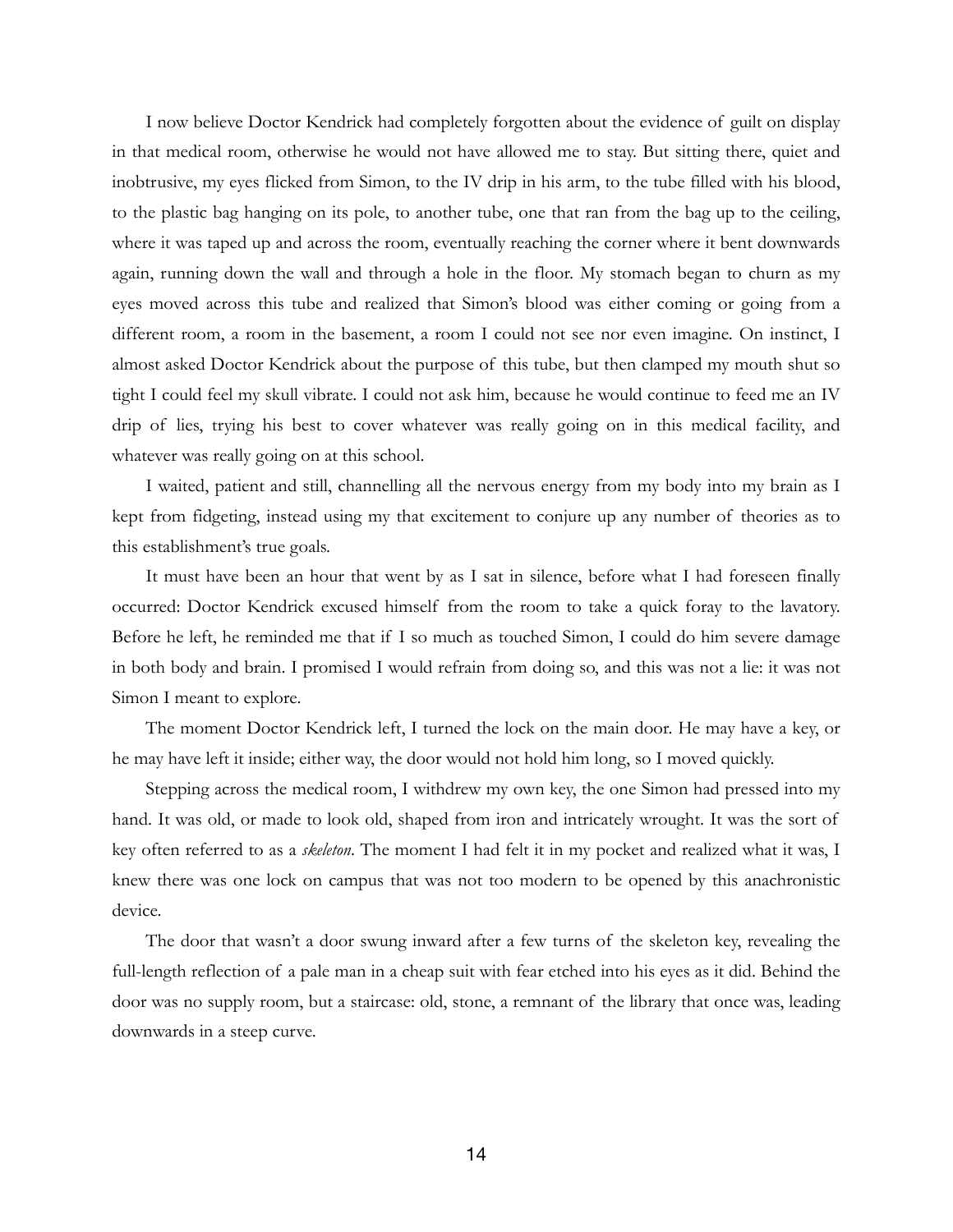I followed the stairs into darkness. There was a matchbook in my pocket, but I refrained from lighting one in case there was some sort of dangerous gas present in whatever room of horrors I now found myself.

When I stepped off the bottom stair, I was in complete blackness. Whatever light had filtered in from the floor above was lost in the curve of the staircase, as I was lost in the darkness of the morgue.

My hand felt along the stone wall, blind and cold, until it touched upon something that had no right to exist in so ancient a chamber. Almost allowing myself a shot's worth of relief, I flicked the light switch, preparing myself for the terror that awaited me. I had never seen a morgue in person, but I knew how they were meant to look: white, sterile, walls lined in cabinets that each contained the bloated corpse of what was once a human being.

Rows of orange electric lights activated in sequence, and I shielded my eyes from the glare. But when my sight adjusted to this newfound vision, it was not a mortuary I had to accept. This room, this subterranean chamber, was not a morgue. It was something far worse.

I could not say, in that first moment, what purpose exactly this room served. It was vast, its floor thirty feet below ground level, the stone walls stretching out beneath what must have been the entire footprint of the library, if not further into the campus. The area was filled with equipment, what seemed to be a combination of modern medical implements and ancient tools that could have been as old as the school itself. Though I could not seem to distinguish where one device ended and one began, I recognized that everything seemed to made out of either well-polished stainless steel, or a cloudy, aging brass.

A long, precious moment was spent in orienting myself, in breathing, in taking in the confusion of this hidden world. Forcing myself to remain calm and to think, I managed to separate one object from the mass of structures and devices: a vat of some sort, not ten feet away from me, held off the ground by three thick metal legs. From below, I couldn't see what the vat contained; but a ladder was set up against it, and, with heart threatening to burst through my ribcage, I began to climb.

When I reached the top, I could see down through the conical plastic of the lid, into the depths of the vat. At first, all I could see was blackness; but then, the horrid electric lights made themselves visible in the liquid, reflecting through the plastic and appearing distorted in what was contained below. The lights reflected back red, a deep, blackish crimson, and I realized, breath catching in my throat and hands threatening to let go of my perch, that the vat was filled with blood: gallons upon gallons of blood, more blood than could be found in a score of human beings. The ruby liquid was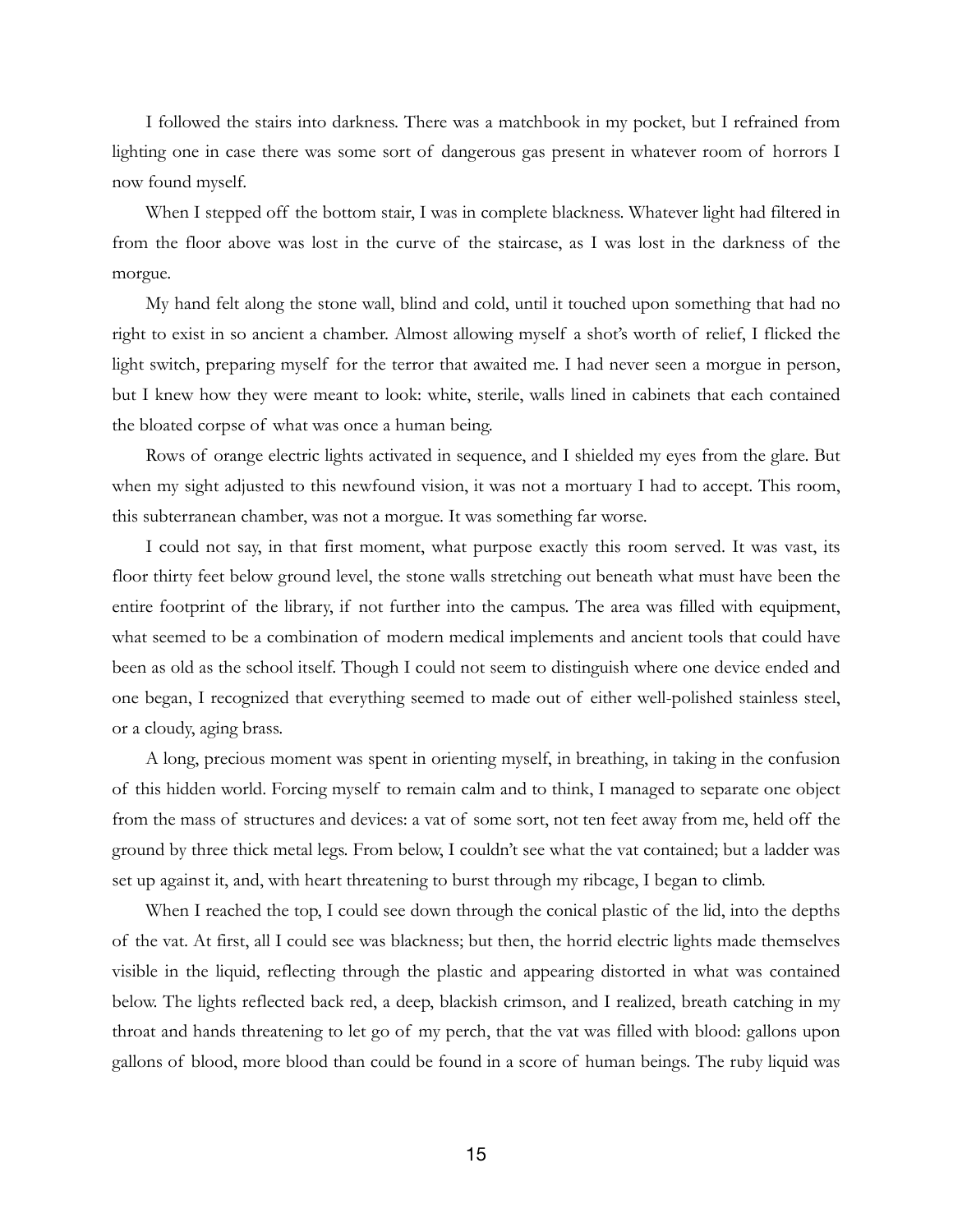churning in its vat, spun by some unseen device like some hellish centrifuge, forced to retain its liquid form and the lifepower it represented.

I choked, the contents of my stomach rushing the wrong way through my throat. But I managed to reach up and grab a cluster of tubes that extended from the vat, forcing myself to stay balanced, forcing the ladder to remain still beneath my feet. I turned my head and retched onto the floor, careful not to lean too far over. When there was nothing left in my stomach to purge, I wiped my mouth on my sleeve and realized there were tears in my eyes. I had yet to discover exactly where this blood had come from, or why it was being collected; yet I knew, I knew more than anything, that there would be no coming back from this, no logical explanation, no doctor or professor who could explain that this was a perfectly normal procedure.

Remembering that my time was limited, I let go of the tubes and took a step down the ladder; but then, I froze, a chill running through me as I realized what I had been holding on to for support.

A number of plastic tubes sprouted from the center of the conical lid, one of them running upwards and disappearing through a hole in the ceiling. The tube was filled with blood, and I could now see that Simon, my friend, was not being fed from a reserve to replenish his lifeforce; the blood was flowing down, down from the first floor, down out of Simon, and spurting into this vast receptacle, my friend's blood mixing with that of God knows how many other people or animals, how many innocents, how many patients who had trusted their lives to this establishment and had their trust thrown back in their face.

I choked again, but there was nothing left to throw up. Forcing myself to keep on, knowing this was the only chance I would ever have to understand what was really happening, I looked closer at the other tubes and saw that they were all full: but the blood in these plastic arteries was running out of the vat, not into it.

Slowly, carefully, I climbed back down the ladder, my dress shoes coming to rest in the puddle of my own vomit. I stepped around the vat, more of these devices and – dear God, no – more large receptacles coming into view. My entire body tingled with the horrible realizations, one after the other, as everything I had felt about this school was thrown into sharp relief: the relief of knowing I was not imagining things after all, and, somewhere deep in my subconscious, the relief that if I was caught sneaking around, I may not have to worry about these memories very much longer.

The tubes ran down from more than one vat, blood pumping through them and towards an unseen destination that was hidden from me behind an olive green device, beside which was a trash bin filled with stained green plastic bags.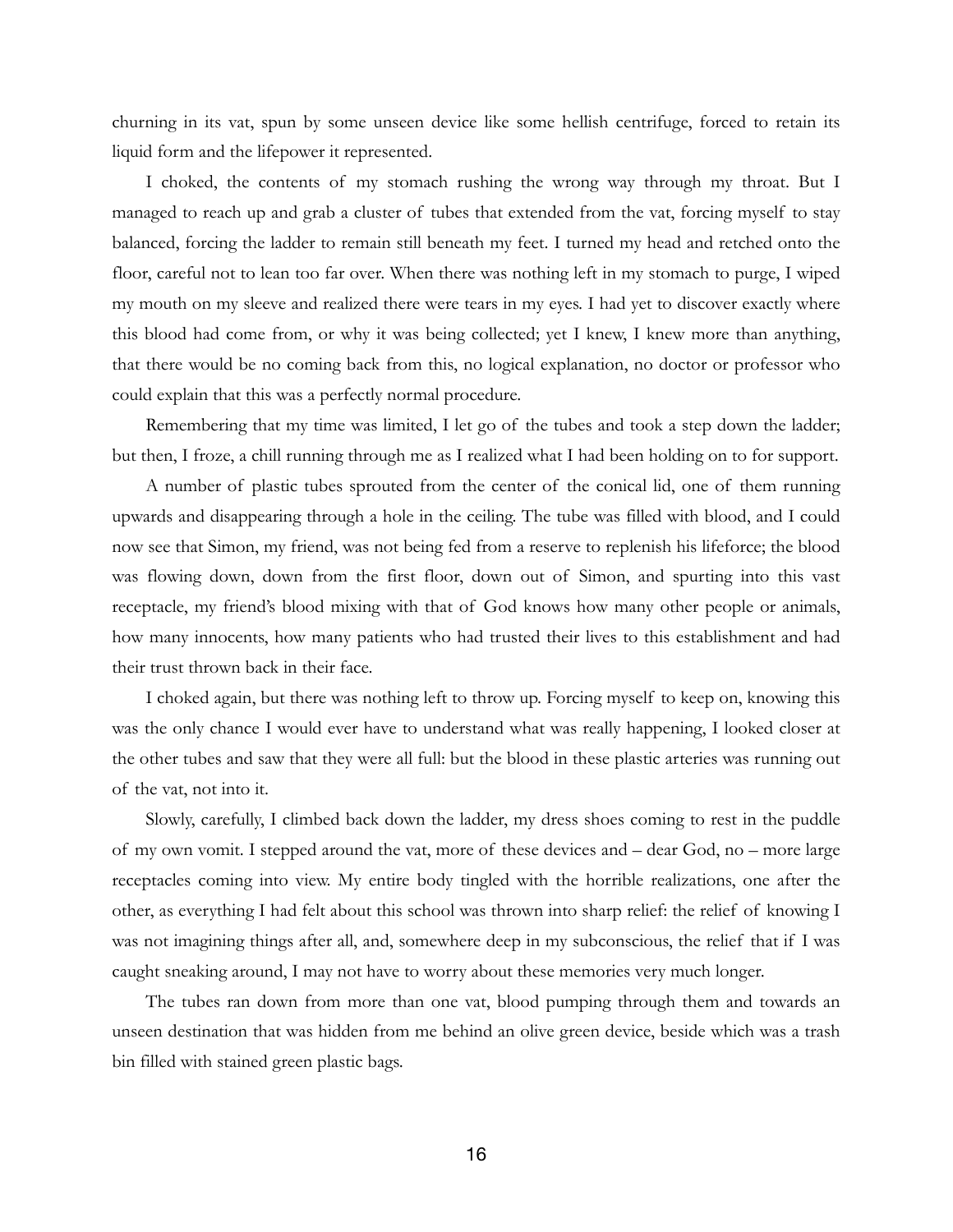I moved around the machine, my footsteps echoing loud in the vast stone chamber, bracing myself against what I would find at the end of these plastic arteries. The University, I now saw, was an organism itself: an organism whose veins were hidden behind stone walls, pumping blood to and from this room, the heart of the thing, the central organ that maintained the life of this establishment by feeding off those who believed they were safe.

More and more of these tubes revealed themselves as I came around the machine, an odor of vinegar reaching my nostrils, until I saw what it was, I saw where the blood was going, I saw the corpse bleached white beneath the electric orange glow.

I found myself unable to breathe. So this chamber was a morgue after all: but not a morgue where the dead are allowed to rest, perfectly preserved until those who had loved them in life could come and take them away to be mourned. This was a morgue where the dead were prodded and bled, their bodies drained of its once-lifegiving substance and filled again with that from another being.

I tried to stop myself, tried to turn and run and not come any closer to the naked corpse laying on its table, but my feet did not obey. I stepped forward, motivated by terror, somehow driven by fear in a paradox that would not let me run.

It was only when I was within feet of the corpse that I recognized him. His hair and beard had been shaved off, the rest of his body hair chemically removed – it was only through his injuries that I could say his identity. The pale body was missing three fingers on his left hand, and a slice across his scalp had been stitched back together.

It was him. The man from the ambulance. Six months had passed since he was given over for medical care, and yet here he was, hidden away under the ground, dead but not buried, his desecrated corpse acting as a lifegiving battery for the monstrous evil that was my University.

At first, the man's identity had captivated my attention. But now I remembered the tubes.

Where Simon had been given the honor of a needle and tape, this man required no such fine treatment. Both forearms had been sliced open and a tube slid up inside, the plastic rubbing against his very bones, his natural arteries and the artificial ones forming a continuous vein from his heart to the vats of blood throughout the chamber. The same had been done on the soles of his feet: two tubes reached inside his body, forcing the red liquid back inside, pushing it against its natural flow, inflating his heart to a dangerous capacity.

And where I believed this man to be a white corpse, frozen in the chill of rigor mortis, I now saw I was wrong: he was not pale, no more than any living man. His cheeks were a ruddy pink, his arms and legs and stomach taking on a rosy hue as his body filled with more blood than was ever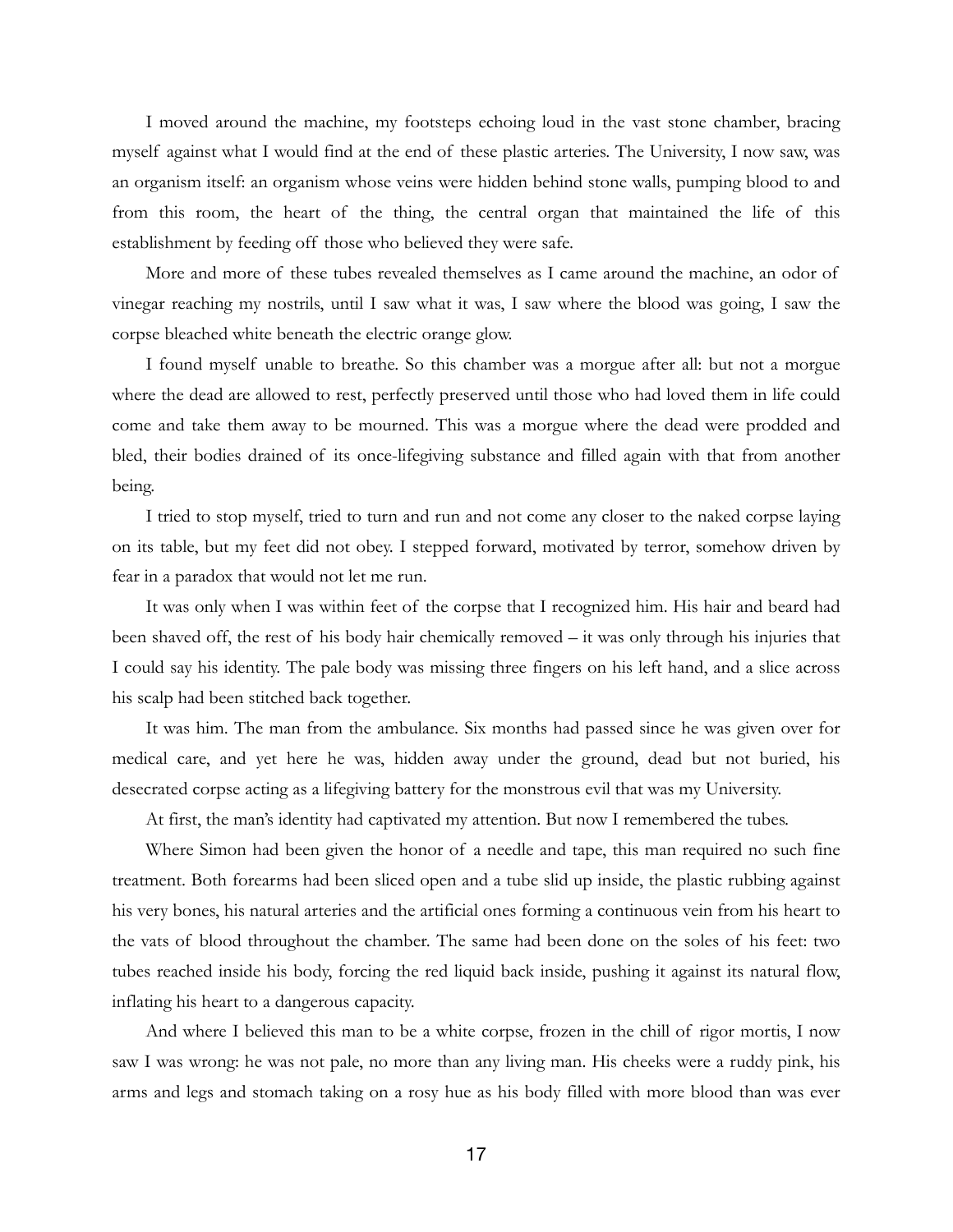meant to exist within a human being: blood not only his own, but Simon's as well, and that of every student who had graced these halls for God only knows how long. Blood that was tinged with the vinegar used to preserve it, and whatever uterine lining and microscopic fibers of cotton could not be separated out. Blood that was meant to leave the body and never return, blood that was never meant to be lost in the first place. It was an unholy compound, a mixture of all different forms of our liquid souls, a blasphemous experiment that spit upon the very nature of humanity and the divine plan of the Almighty.

I could not see it, nor did I have the time to find it, but I knew, I knew as well as I had known this school was not what it seemed, that somewhere in that basement, somewhere inside one of these incubation chambers or cooling devices, there sat rows upon rows of glass tubes, nine hundred at least, each labeled with a name and a blood type. One of those tubes bore my name, and I had hardly attempted to stop myself becoming part of this dark harvest.

It was only after I had fully accepted the reality of this experiment, the true state of this innocent man, that I realized he wasn't alone. Hidden behind more machinery, more receptacles and vats of blood, was another naked body: this one a woman, also shaved bald and devoid of body hair, a stitched-up scar stretching across her face. And more, beyond her: there were more, more innocent human beings who had come to be helped, come to be saved but had found only torture and damnation. The bodies were all sterile and nude – and they were all pink, all inflated with that unnatural concoction of life and death, pumped from one body to the next and recycled through the tireless machinery. There was a chance, perhaps one in nine hundred, but a chance nonetheless, that all of these bodies, all of these corpses, contained some of my own blood as well as my friends'. I was part of this, wether I chose it or not. *They were part of me*.

A sound came from behind me and I turned quickly, hardly able to stand upright for the weakness in my body. I looked around the machinery, but no one was there; no one had come down the stairs, and as far as I knew, Doctor Kendrick was in the lavatory or struggling with the door.

But that sound, again, still behind me. I turned around – and my heart seemed to stop.

The man, the dead man, the corpse pumped full of blood that threatened to burst through his wounds and tear his skin, was looking up at me, his eyes lined in red, wide and afraid and pleading.

The sound came again. A guttural sound from deep within the dead man's body, down in a place where the organs had been pushed past their natural limit, shoved together and grinding against one another, not allowing any room for the soul.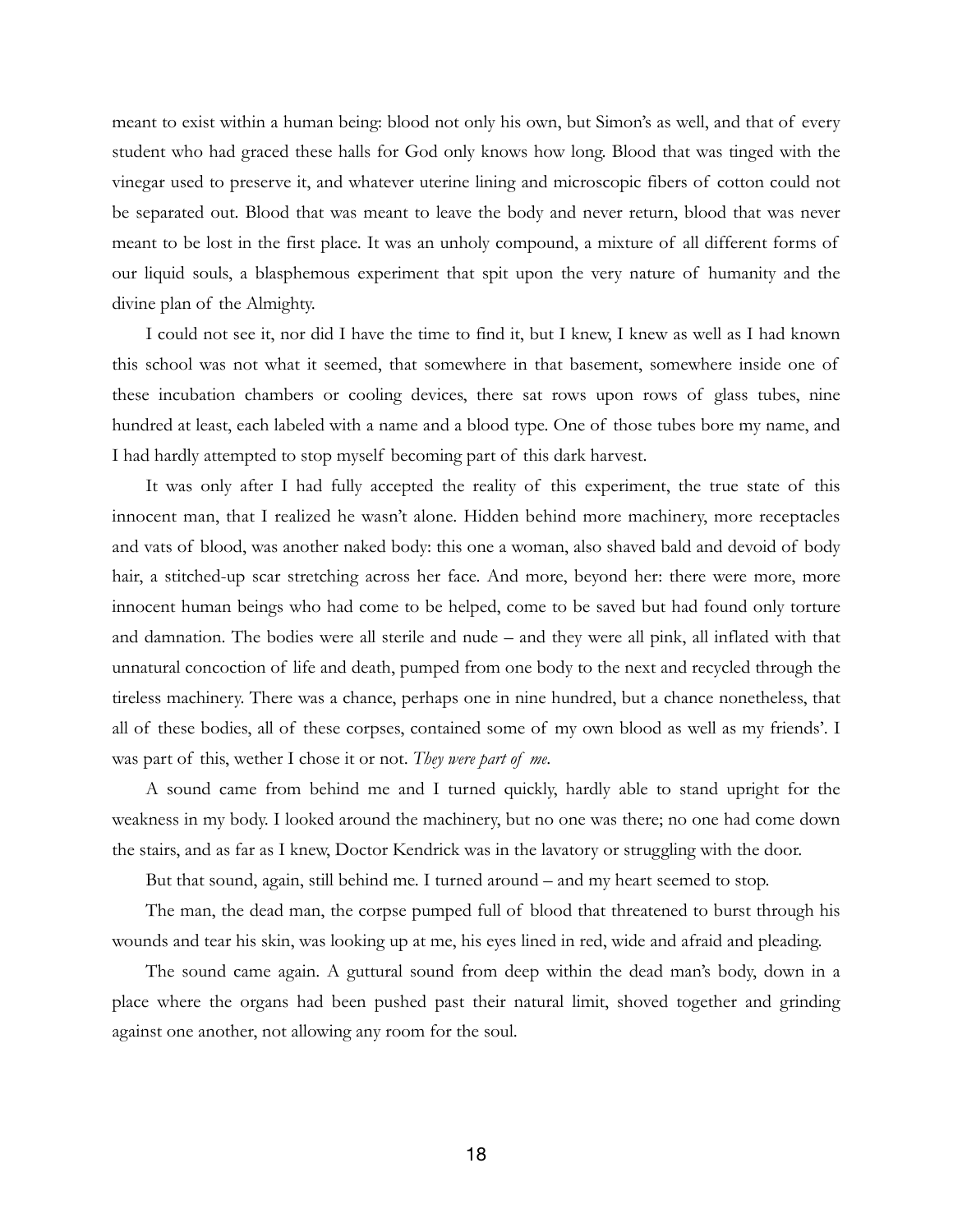His lips were slightly parted, but no human sounds came out. He groaned again, his red face totally blank, his eyes expressionless and staring at me. He knew I was here. He could see me. He was begging me, begging that I end whatever torturous half-existence he had been thrust into.

I stepped back. The man, the corpse, the wretched punctured *thing* groaned louder, louder with every step I took away from it, its eyes barely visible to me but still pleading, still begging, still using whatever infinitesimal speck of humanity remained behind to shout, to cry, not words but an animalistic scream of misery and terror. I could stop it. He  $-i$  – thought I could help. That I could end its suffering. But I couldn't. I couldn't return to its side, I couldn't even look at the twisted mockery of the human form.

Its cry, like that of a wild beast, scraped on my ears like a knife as I turned and ran, barely missing the vats and machinery in my route to the staircase, tears running down my face and bile rising in the back of my throat.

I didn't bother turning off the lights as I dashed up the stone steps – in reality, I don't believe I even remembered. The next thing I knew I was in the medical center, closing the hidden door, the cry of the half-human monstrosity finally cut off, if not from my mind then at least from my ears.

I slumped against the mirror, the tears still flowing, my mind pushing away any conscious thought. All that was left in me was fear, misery, and hatred: in that, at least, I was the same as those poor wretches who shared my blood.

The sound that drew me back to myself was, thankfully, something normal, something often heard in one's daily life: the sound of a hand pounding on a door. I looked up and remembered where I was, remembered that I had locked Doctor Kendrick out. I knew what I had to do, but I wasn't sure I was strong enough to keep my revulsion in check.

I opened the door and allowed Doctor Kendrick to storm in. "What the hell do you think you're doing?" he demanded. "I left for *five minutes* – " He stopped when he saw my tears. Though he tried to hide his thoughts, the expression that crossed his face in that instant told me all I needed to know about Doctor Kendrick and his role at this University. "What's wrong?" he asked. I was meant to believe he was actually concerned.

"It's – " The words caught in my throat, and I forced myself to remember what was at stake here: if I slipped at all, gave any indication that I knew what was going on... "It's Simon," I said, wiping my eyes. "I'm just worried about him. I'm sorry I locked the door, I just wanted to be alone with him for a minute."

The doctor regarded me, and I elected not to meet his gaze. Finally he seemed to decide that I was telling the truth, that I had no suspicions of my own. He put a fatherly hand on my shoulder,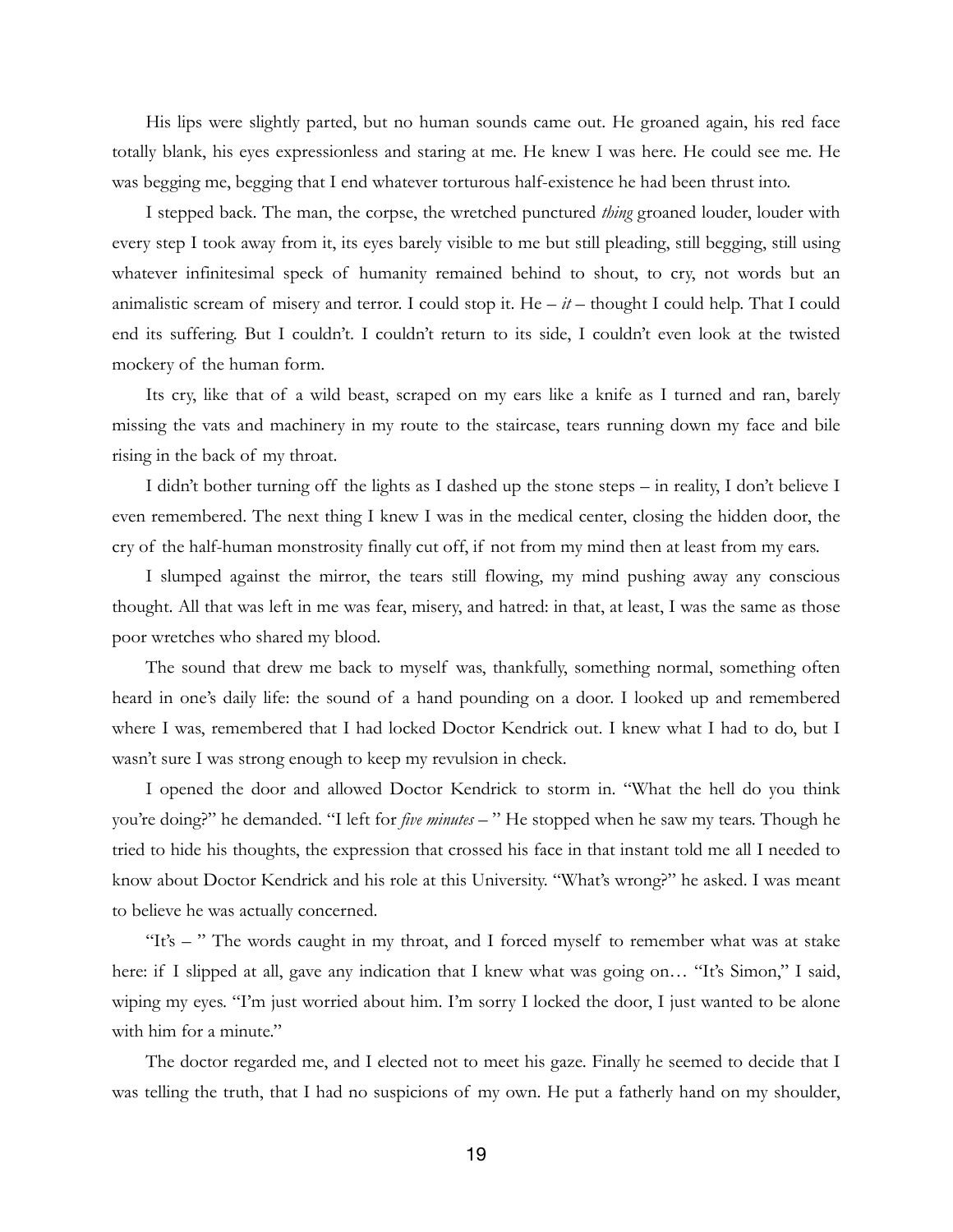and I utilized every last speck of willpower to not shrink away from the hand that had plugged halfdead innocents full of tubes. "Why don't you go back to your dorm," Doctor Kendrick suggested. "Get some rest. You can come back here in the morning, and Simon will be right as rain."

I nodded, retaining my miserable expression, though inside I knew that I had won. Without another word, I turned and left the medical center, stepping out into what had become a light flurry. I suppose it was too much to hope that they didn't have another key to the University's heart, but the absence of the iron skeleton in my pocket may at least cause them a small inconvenience.

I found Angie in the great hall, talking with her friends. Any holiday cheer or festive excitement was gone from her face, and she looked worried above anything else. I could imagine her friends were telling her to stay put, and not to go looking for me.

The dance was back in order, and I had to push through swinging couples to reach the other end of the hall. As I felt them brush against me on all sides, my body grew cold and my skin began to crawl. Their blood. Their lifeforce. Their DNA. It was being mixed and augmented and pumped into someone else. I felt like Jesus, as he was touched by the old woman in the crowd: every time I felt the brush of someone else's skin, I could feel a little part of my lifeforce going out of me. But it wasn't their fault, I reminded myself. They didn't even know. They were as unaware as I had been an hour earlier. I knew this to be true, but it didn't stop my natural revulsion as I looked upon the people I had called my friends.

When Angie caught sight of me, I could see her face light up. Through her well-applied makeup, I could see a flush rising in her face: a natural reaction of the blood in her body, the blood that had been stolen from her on the first day of school and was stolen again every month. I swallowed down a retch at the sight of her innocent blush.

"Where did you go?" she asked. "Is Simon – "

"We need to talk," I said, my voice low. Her friends reacted poorly to this.

Angie suddenly looked worried again. "What's wrong?"

"I need to talk to you," I said again, a tinge of urgency creeping into my voice. The only way I could fight back panic and disgust was to push on, to keep forcing myself to move forward towards the eventual end of this nightmare. "Alone."

"Okay," she murmured. I knew what she was thinking. She thought I was acting with the mind of some innocent student who believed romantic relationships to be on the highest level of importance. But I wasn't. I was trying to save her. It may be too late for Simon, and for the sevenfingered man and the one-eyed woman, and perhaps for the rest of the University, but I believed I could still save Angie.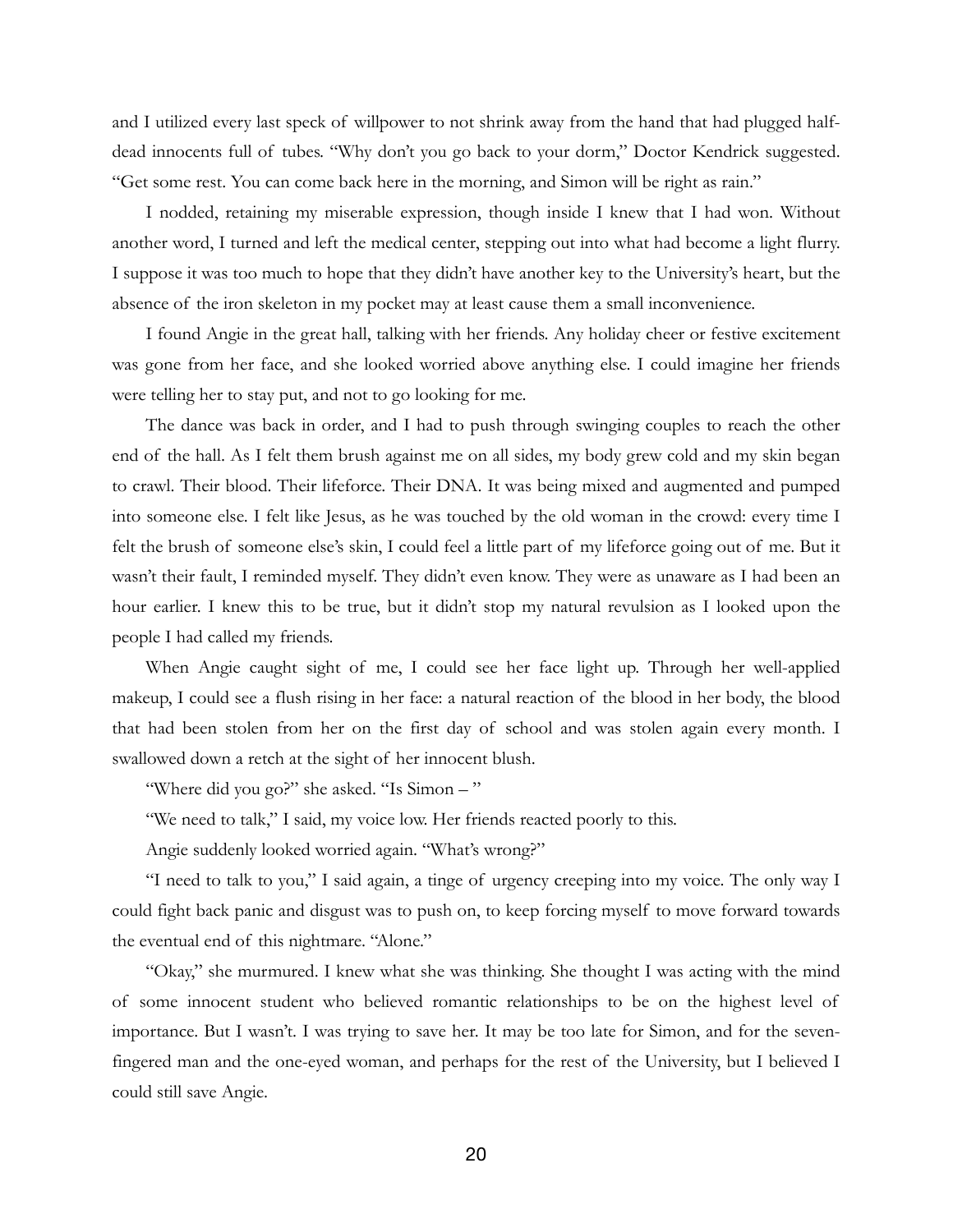I took her hand in mine and turned towards the crowd. Any number of eyes were turned away, focused on their dancing partners and their festivities, failing to notice the boy who had left in a hurry and come back in a panic; but four sets of eyes, I saw almost immediately, were watching me.

At different points in the great hall, four professors had been stationed to chaperone the holiday dance. All night they had watched the students with blank faces, refusing to allow even a little bit of warmth or emotion into their eyes. But now, they weren't looking at the other students – they were looking at me, and they were looking at Angie.

Perhaps they were just curious, I told myself. Perhaps they were wondering why I left, and what happened with Simon. Perhaps they were...

But no. Even from across the hall, with dancers moving back and forth between us, I could see it in their eyes. Suspicion. And if they were suspicious, it meant they could guess where I had gone. What I knew. And for the first time since staring into the dark depths of that tank, I allowed myself to believe that there were worse possibilities than what was happening to Simon.

I dropped Angie's hand. Without turning around, without dropping the gaze of the nearest professor, I said, in the loudest conversational tone I could muster, "Meet me on the quad in ten minutes."

No response came. I could feel Angie behind me, her body heat rising and her emotions conflicted.

"Angie?" I said aloud. I was sure the professors could hear. "Did you hear me?"

I could feel her nod behind me, then correct herself: "Yes."

"Ten minutes," I repeated. Then, breaking eye contact with the professor, I again made my way through the dancing crowd and out into the snow.

I have no memory of walking down to the village that night, and to this day I think that may be for the best. Almost a kilometer trekked in five degrees below, wind and snow threatening to blow me off course or hide the road under my feet, nothing but my dress shoes and secondhand suit to keep me warm. I believe I must have kept my mind a blank for that kilometer, all my baser instincts working to shield my conscious mind from the thoughts and memories that would have driven me to abandon hope, to lay down my life for nothing as I laid down my body in the snow-covered road.

But I did keep my mind blank, and I did not give up hope, and well past one in the morning an old man whose father had raised him to take over the village grocery was woken from his bed in the upstairs loft by the desperate poundings of an almost-frozen young man on his front door. That young man was drenched in snow, ice glazed across his clothes; he would later feel the effects of frostbite in his fingers, and was grateful that they were healed without the need for